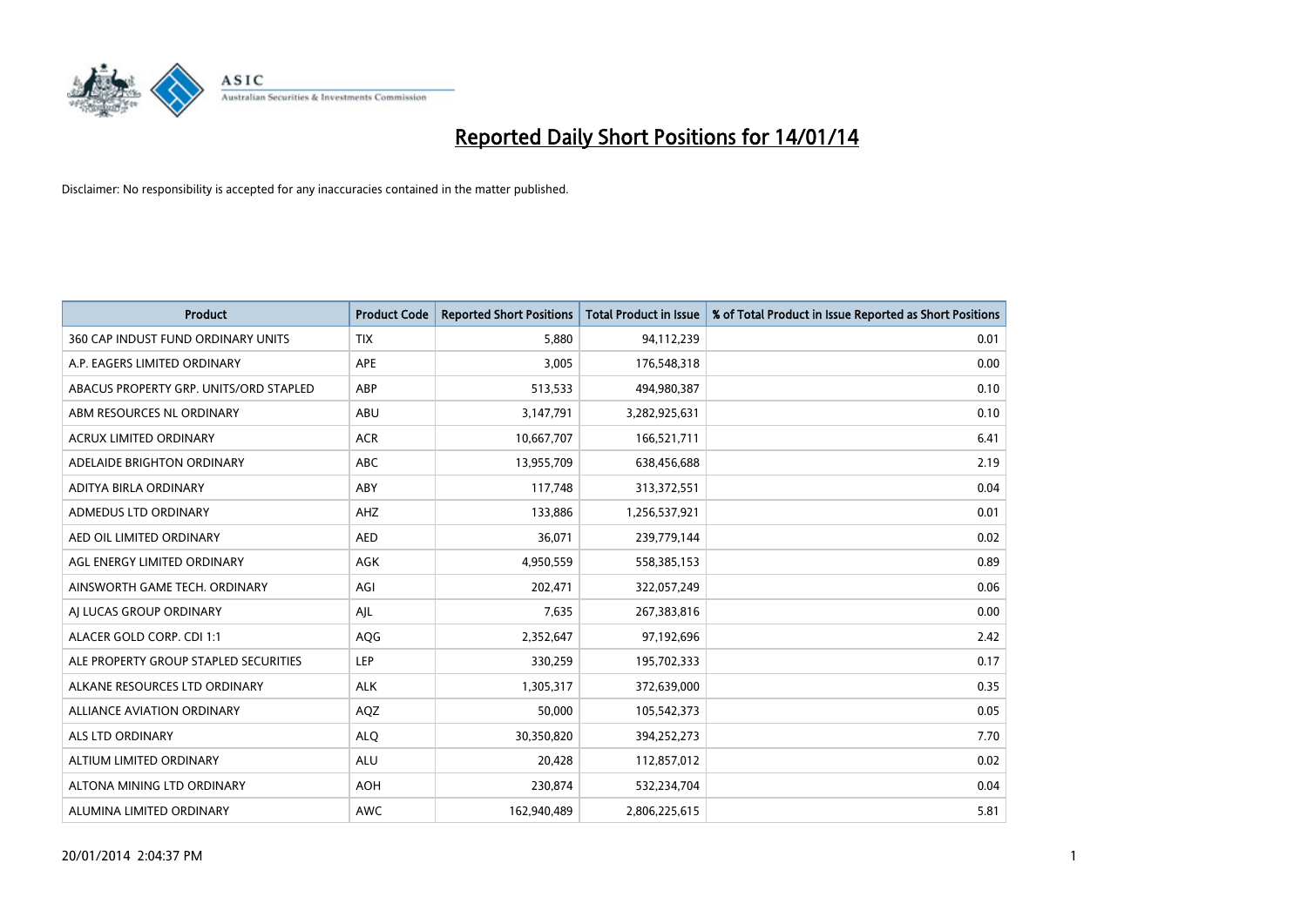

| <b>Product</b>                          | <b>Product Code</b> | <b>Reported Short Positions</b> | <b>Total Product in Issue</b> | % of Total Product in Issue Reported as Short Positions |
|-----------------------------------------|---------------------|---------------------------------|-------------------------------|---------------------------------------------------------|
| AMALGAMATED HOLDINGS ORDINARY           | AHD                 | 34,645                          | 157,821,632                   | 0.02                                                    |
| AMCOM TELECOMM, ORDINARY                | AMM                 | 1,029,743                       | 244,557,101                   | 0.42                                                    |
| AMCOR LIMITED ORDINARY                  | AMC                 | 2,229,698                       | 1,206,684,923                 | 0.18                                                    |
| AMP LIMITED ORDINARY                    | AMP                 | 30,614,121                      | 2,957,737,964                 | 1.04                                                    |
| AMPELLA MINING ORDINARY                 | AMX                 | 2,519                           | 248,000,493                   | 0.00                                                    |
| ANSELL LIMITED ORDINARY                 | <b>ANN</b>          | 3,976,830                       | 152,762,142                   | 2.60                                                    |
| ANTARES ENERGY LTD ORDINARY             | AZZ                 | 184,205                         | 255,000,000                   | 0.07                                                    |
| ANZ BANKING GRP LTD ORDINARY            | ANZ                 | 5,134,505                       | 2,744,074,473                 | 0.19                                                    |
| APA GROUP STAPLED SECURITIES            | APA                 | 14,769,508                      | 835,750,807                   | 1.77                                                    |
| APN NEWS & MEDIA ORDINARY               | <b>APN</b>          | 15,682,342                      | 661,526,586                   | 2.37                                                    |
| AQUARIUS PLATINUM. ORDINARY             | AQP                 | 6,575,571                       | 487,605,536                   | 1.35                                                    |
| AQUILA RESOURCES ORDINARY               | <b>AQA</b>          | 13,728,356                      | 411,804,442                   | 3.33                                                    |
| ARAFURA RESOURCE LTD ORDINARY           | <b>ARU</b>          | 46,367                          | 441,270,644                   | 0.01                                                    |
| ARB CORPORATION ORDINARY                | ARP                 | 1,708,051                       | 72,481,302                    | 2.36                                                    |
| ARDENT LEISURE GROUP STAPLED SECURITIES | AAD                 | 1,896,673                       | 405,055,708                   | 0.47                                                    |
| ARENA REIT. ORDINARY UNITS              | <b>ARF</b>          | 11,915                          | 211,495,653                   | 0.01                                                    |
| ARISTOCRAT LEISURE ORDINARY             | ALL                 | 7,954,142                       | 551,418,047                   | 1.44                                                    |
| ARRIUM LTD ORDINARY                     | ARI                 | 21,817,614                      | 1,361,469,008                 | 1.60                                                    |
| ASCIANO LIMITED ORDINARY                | <b>AIO</b>          | 6,623,965                       | 975,385,664                   | 0.68                                                    |
| ASG GROUP LIMITED ORDINARY              | ASZ                 | 871,789                         | 206,720,839                   | 0.42                                                    |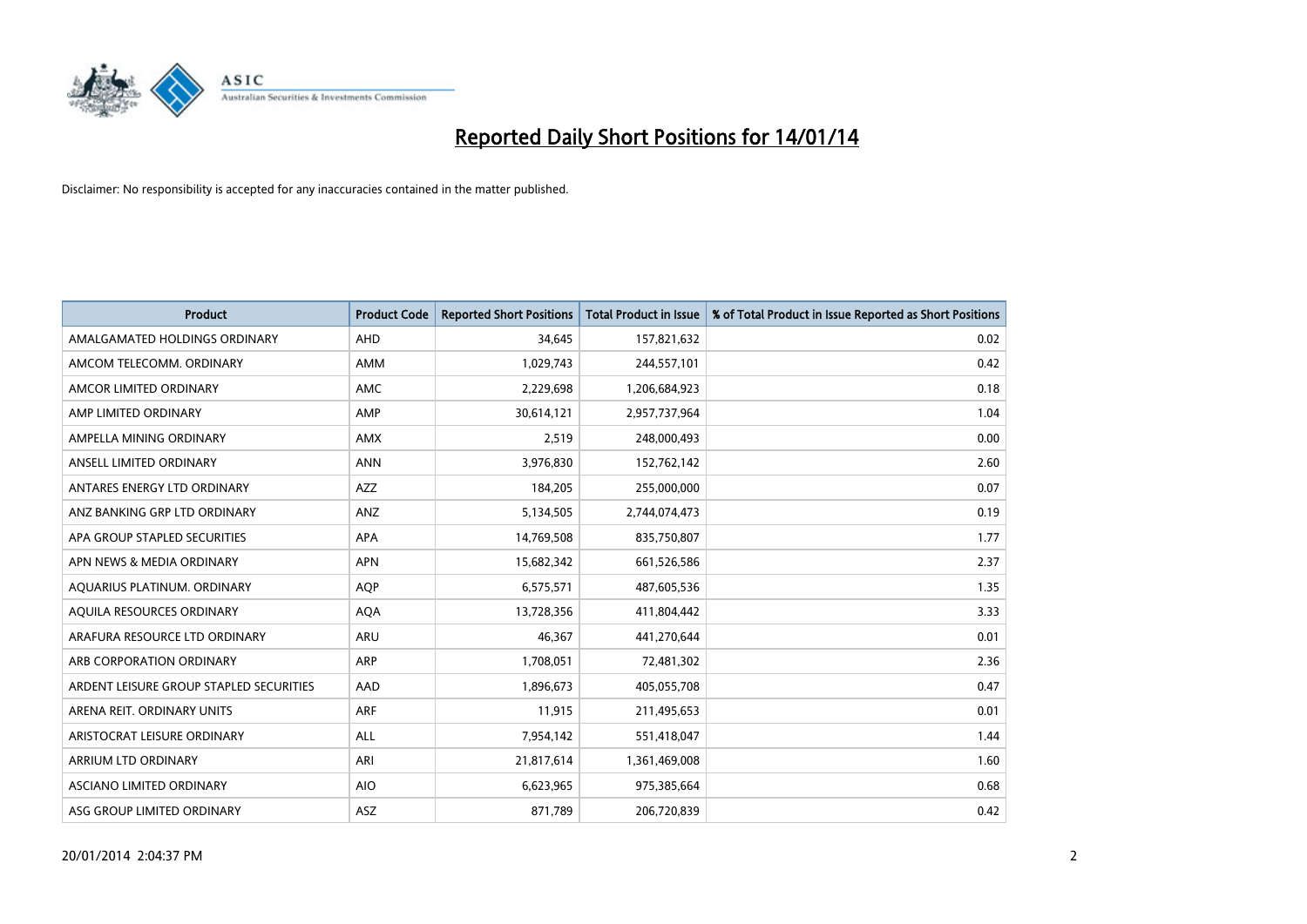

| <b>Product</b>                            | <b>Product Code</b> | <b>Reported Short Positions</b> | <b>Total Product in Issue</b> | % of Total Product in Issue Reported as Short Positions |
|-------------------------------------------|---------------------|---------------------------------|-------------------------------|---------------------------------------------------------|
| ASPEN GROUP ORD/UNITS STAPLED             | <b>APZ</b>          | 56,396                          | 119,946,366                   | 0.05                                                    |
| ASTRO JAP PROP GROUP STAPLED US PROHIBIT. | AJA                 | 5,581                           | 67,211,752                    | 0.01                                                    |
| ASX LIMITED ORDINARY                      | <b>ASX</b>          | 3,292,554                       | 193,595,162                   | 1.70                                                    |
| ATLAS IRON LIMITED ORDINARY               | AGO                 | 77,341,033                      | 915,496,158                   | 8.45                                                    |
| AUCKLAND INTERNATION ORDINARY             | AIA                 | 747                             | 1,322,564,489                 | 0.00                                                    |
| AURIZON HOLDINGS LTD ORDINARY             | AZJ                 | 39,513,813                      | 2,137,284,503                 | 1.85                                                    |
| <b>AURORA OIL &amp; GAS ORDINARY</b>      | <b>AUT</b>          | 5,826,840                       | 448,785,778                   | 1.30                                                    |
| AUSDRILL LIMITED ORDINARY                 | ASL                 | 23,795,528                      | 312,277,224                   | 7.62                                                    |
| AUSENCO LIMITED ORDINARY                  | AAX                 | 799,205                         | 168,449,799                   | 0.47                                                    |
| <b>AUSTAL LIMITED ORDINARY</b>            | ASB                 | 514,641                         | 346,379,377                   | 0.15                                                    |
| AUSTIN ENGINEERING ORDINARY               | ANG                 | 369,307                         | 82,539,403                    | 0.45                                                    |
| AUSTRALAND PROPERTY STAPLED SECURITY      | <b>ALZ</b>          | 2,331,261                       | 578,324,670                   | 0.40                                                    |
| AUSTRALIAN AGRICULT. ORDINARY             | AAC                 | 4,113,326                       | 532,294,404                   | 0.77                                                    |
| AUSTRALIAN EDUCATION UNITS                | <b>AEU</b>          | 98,315                          | 205,069,661                   | 0.05                                                    |
| AUSTRALIAN FOUNDAT, ORDINARY              | AFI                 | 1,160                           | 1,042,757,713                 | 0.00                                                    |
| AUSTRALIAN INFR LTD ORDINARY              | <b>AIX</b>          | 23,608                          | 620,733,944                   | 0.00                                                    |
| AUSTRALIAN PHARM. ORDINARY                | API                 | 9,843,405                       | 488,115,883                   | 2.02                                                    |
| AUTOMOTIVE HOLDINGS ORDINARY              | AHE                 | 378,534                         | 260,579,682                   | 0.15                                                    |
| AVEO GROUP STAPLED SECURITIES             | <b>AOG</b>          | 11,966,562                      | 500,111,460                   | 2.39                                                    |
| AVIENNINGS LIMITED ORDINARY               | <b>AVJ</b>          | 69,999                          | 384,423,851                   | 0.02                                                    |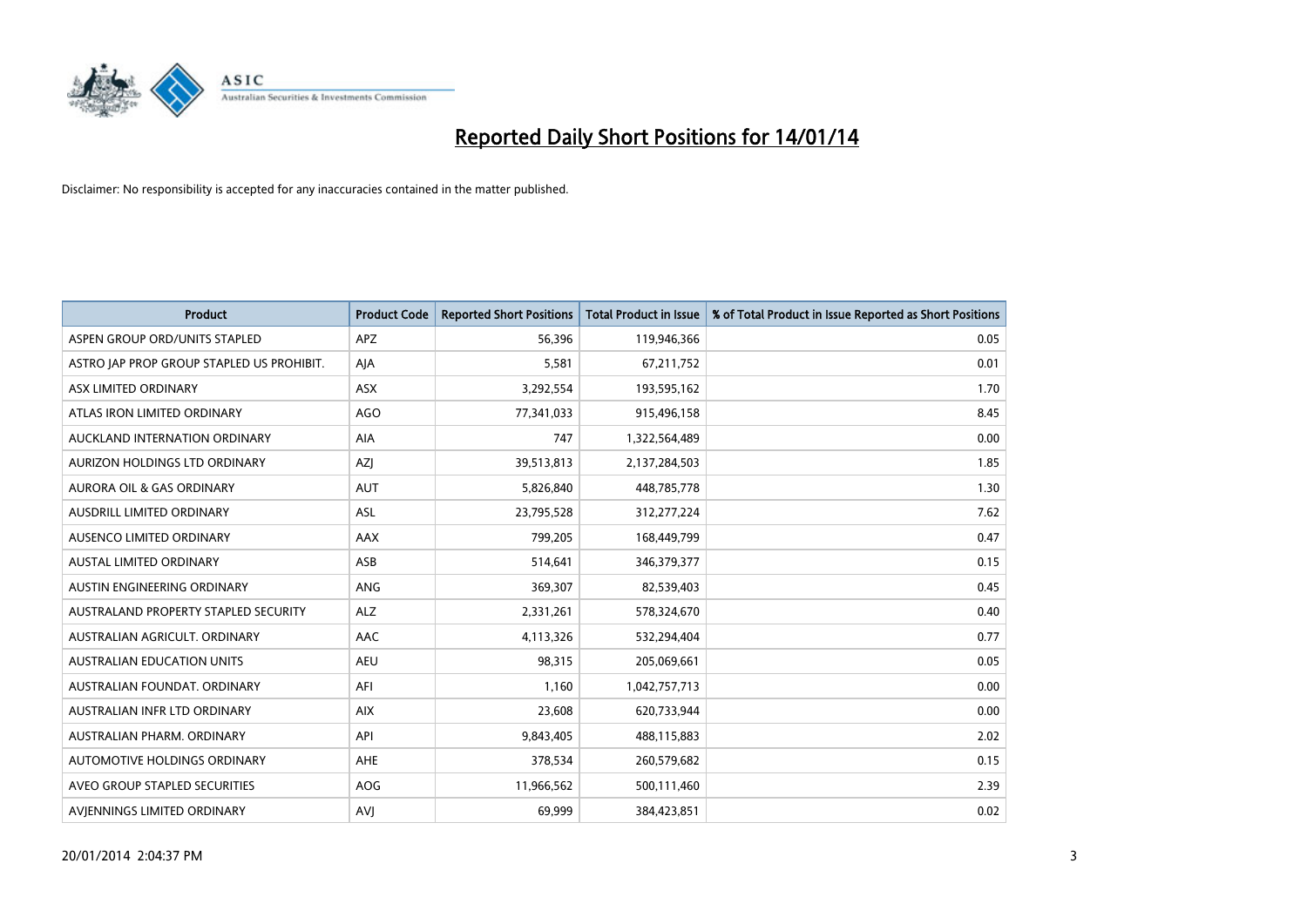

| <b>Product</b>                         | <b>Product Code</b> | <b>Reported Short Positions</b> | <b>Total Product in Issue</b> | % of Total Product in Issue Reported as Short Positions |
|----------------------------------------|---------------------|---------------------------------|-------------------------------|---------------------------------------------------------|
| AWE LIMITED ORDINARY                   | <b>AWE</b>          | 1,048,396                       | 522,116,985                   | 0.20                                                    |
| AZONTO PET LTD ORDINARY                | APY                 | 41                              | 1,155,765,100                 | 0.00                                                    |
| <b>BANDANNA ENERGY ORDINARY</b>        | <b>BND</b>          | 21,200,104                      | 528,481,199                   | 4.01                                                    |
| BANK OF QUEENSLAND. ORDINARY           | <b>BOQ</b>          | 4,613,287                       | 322,566,581                   | 1.43                                                    |
| <b>BASE RES LIMITED ORDINARY</b>       | <b>BSE</b>          | 6,808,859                       | 561,840,029                   | 1.21                                                    |
| BATHURST RES LTD. ORDINARY             | <b>BRL</b>          | 15,875,319                      | 821,457,725                   | 1.93                                                    |
| <b>BC IRON LIMITED ORDINARY</b>        | <b>BCI</b>          | 598,817                         | 123,928,630                   | 0.48                                                    |
| BEACH ENERGY LIMITED ORDINARY          | <b>BPT</b>          | 19,125,364                      | 1,278,348,742                 | 1.50                                                    |
| BEADELL RESOURCE LTD ORDINARY          | <b>BDR</b>          | 30,102,569                      | 790,727,280                   | 3.81                                                    |
| <b>BEGA CHEESE LTD ORDINARY</b>        | <b>BGA</b>          | 63,533                          | 152,245,802                   | 0.04                                                    |
| BENDIGO AND ADELAIDE ORDINARY          | <b>BEN</b>          | 13,251,982                      | 409,994,759                   | 3.23                                                    |
| BENTHAM IMF LTD ORDINARY               | <b>IMF</b>          | 3,125,082                       | 164,380,143                   | 1.90                                                    |
| BERKELEY RESOURCES ORDINARY            | <b>BKY</b>          | 89,341                          | 180,361,323                   | 0.05                                                    |
| BETASHARES ASX RES ETF UNITS           | <b>ORE</b>          | 809,000                         | 3,020,814                     | 26.78                                                   |
| BETASHARES GOLD ETF ETF UNITS          | QAU                 | 9,883                           | 1,869,775                     | 0.53                                                    |
| <b>BHP BILLITON LIMITED ORDINARY</b>   | <b>BHP</b>          | 6,200,387                       | 3,211,691,105                 | 0.19                                                    |
| <b>BILLABONG ORDINARY</b>              | <b>BBG</b>          | 13,792,065                      | 478,944,292                   | 2.88                                                    |
| <b>BIONOMICS LIMITED ORDINARY</b>      | <b>BNO</b>          | 197,819                         | 417,111,567                   | 0.05                                                    |
| <b>BLACKMORES LIMITED ORDINARY</b>     | <b>BKL</b>          | 22,663                          | 17,046,024                    | 0.13                                                    |
| BLACKTHORN RESOURCES ORD US PROHIBITED | <b>BTR</b>          | 729,425                         | 164,285,950                   | 0.44                                                    |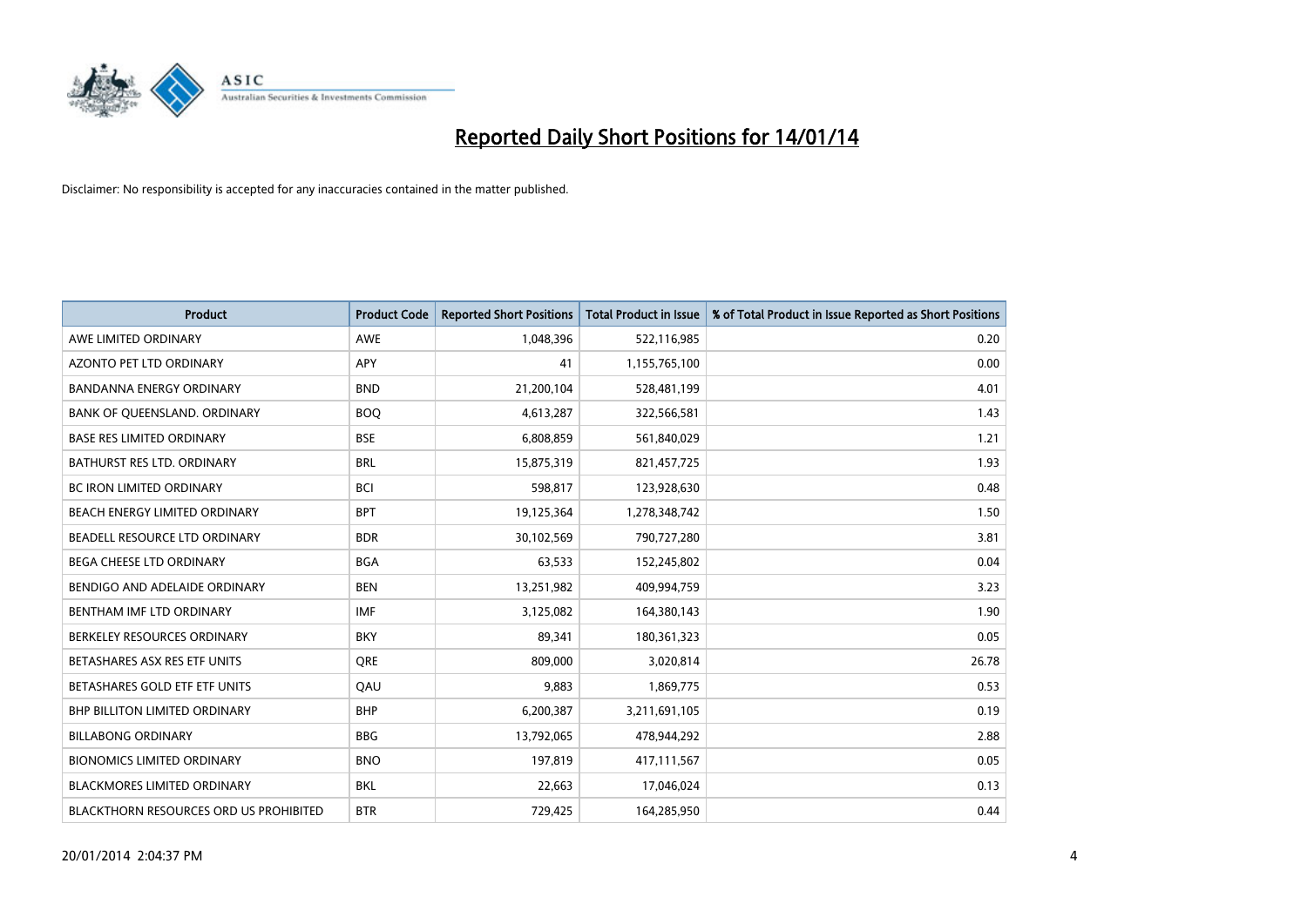

| <b>Product</b>                      | <b>Product Code</b> | <b>Reported Short Positions</b> | <b>Total Product in Issue</b> | % of Total Product in Issue Reported as Short Positions |
|-------------------------------------|---------------------|---------------------------------|-------------------------------|---------------------------------------------------------|
| <b>BLUESCOPE STEEL LTD ORDINARY</b> | <b>BSL</b>          | 5,641,176                       | 558,733,728                   | 1.01                                                    |
| <b>BOART LONGYEAR ORDINARY</b>      | <b>BLY</b>          | 31,700,756                      | 461,163,412                   | 6.87                                                    |
| <b>BOOM LOGISTICS ORDINARY</b>      | <b>BOL</b>          | 249,999                         | 474,868,764                   | 0.05                                                    |
| BORAL LIMITED. ORDINARY             | <b>BLD</b>          | 47,825,514                      | 778,739,826                   | 6.14                                                    |
| <b>BRADKEN LIMITED ORDINARY</b>     | <b>BKN</b>          | 19,323,440                      | 169,240,662                   | 11.42                                                   |
| <b>BRAMBLES LIMITED ORDINARY</b>    | <b>BXB</b>          | 1,980,864                       | 1,561,788,556                 | 0.13                                                    |
| BREVILLE GROUP LTD ORDINARY         | <b>BRG</b>          | 2,970,871                       | 130,095,322                   | 2.28                                                    |
| <b>BRICKWORKS LIMITED ORDINARY</b>  | <b>BKW</b>          | 112,017                         | 148,038,996                   | 0.08                                                    |
| BT INVESTMENT MNGMNT ORDINARY       | <b>BTT</b>          | 116,710                         | 282,727,073                   | 0.04                                                    |
| <b>BURU ENERGY ORDINARY</b>         | <b>BRU</b>          | 15,137,363                      | 298,505,530                   | 5.07                                                    |
| <b>BWP TRUST ORDINARY UNITS</b>     | <b>BWP</b>          | 2,729,016                       | 627,165,919                   | 0.44                                                    |
| CABCHARGE AUSTRALIA ORDINARY        | CAB                 | 15,718,305                      | 120,430,683                   | 13.05                                                   |
| CALTEX AUSTRALIA ORDINARY           | <b>CTX</b>          | 1,795,513                       | 270,000,000                   | 0.67                                                    |
| CAPE LAMBERT RES LTD ORDINARY       | <b>CFE</b>          | 19,764                          | 667,938,887                   | 0.00                                                    |
| <b>CARDNO LIMITED ORDINARY</b>      | CDD                 | 8,082,877                       | 146,124,588                   | 5.53                                                    |
| CARNARVON PETROLEUM ORDINARY        | <b>CVN</b>          | 12,220                          | 986,565,952                   | 0.00                                                    |
| CARSALES.COM LTD ORDINARY           | <b>CRZ</b>          | 5,779,904                       | 237,773,965                   | 2.43                                                    |
| CASH CONVERTERS ORDINARY            | CCV                 | 8,024,156                       | 426,302,767                   | 1.88                                                    |
| CEDAR WOODS PROP. ORDINARY          | <b>CWP</b>          | 2,733                           | 73,732,683                    | 0.00                                                    |
| CENTRAL PETROLEUM ORDINARY          | <b>CTP</b>          | 363,954                         | 309,219,473                   | 0.12                                                    |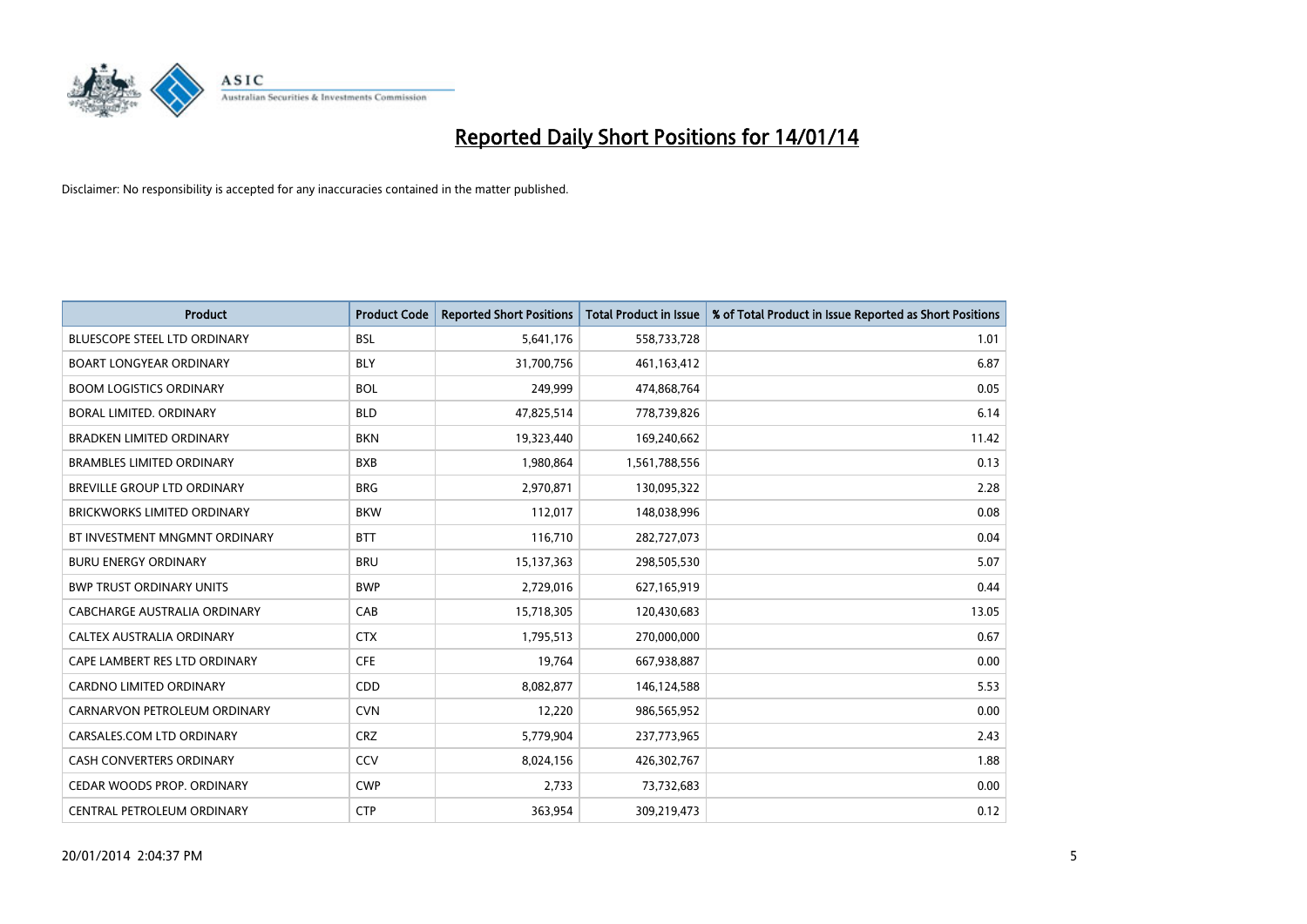

| <b>Product</b>                          | <b>Product Code</b> | <b>Reported Short Positions</b> | <b>Total Product in Issue</b> | % of Total Product in Issue Reported as Short Positions |
|-----------------------------------------|---------------------|---------------------------------|-------------------------------|---------------------------------------------------------|
| <b>CERAMIC FUEL CELLS ORDINARY</b>      | <b>CFU</b>          | 390                             | 1,751,724,324                 | 0.00                                                    |
| CFS RETAIL TRUST GRP STAPLED SECURITIES | <b>CFX</b>          | 70,138,424                      | 3,009,638,042                 | 2.33                                                    |
| CHALLENGER DIV.PRO. STAPLED UNITS       | <b>CDI</b>          | 122,473                         | 214,101,013                   | 0.06                                                    |
| <b>CHALLENGER LIMITED ORDINARY</b>      | <b>CGF</b>          | 696,817                         | 530,862,585                   | 0.13                                                    |
| CHARTER HALL GROUP STAPLED US PROHIBIT. | <b>CHC</b>          | 242,658                         | 309,358,198                   | 0.08                                                    |
| <b>CHARTER HALL RETAIL UNITS</b>        | CQR                 | 9,373,524                       | 362,896,512                   | 2.58                                                    |
| <b>CHORUS LIMITED ORDINARY</b>          | <b>CNU</b>          | 53,680                          | 396,369,767                   | 0.01                                                    |
| CITIGOLD CORP LTD ORDINARY              | <b>CTO</b>          | 153,427                         | 1,495,764,906                 | 0.01                                                    |
| COAL OF AFRICA LTD ORDINARY             | <b>CZA</b>          | 426                             | 1,048,368,613                 | 0.00                                                    |
| <b>COALSPUR MINES LTD ORDINARY</b>      | <b>CPL</b>          | 7,136,597                       | 641,394,435                   | 1.11                                                    |
| <b>COBAR CONSOLIDATED ORDINARY</b>      | CCU                 | 100,000                         | 329,646,728                   | 0.03                                                    |
| COCA-COLA AMATIL ORDINARY               | <b>CCL</b>          | 17,016,553                      | 763,590,249                   | 2.23                                                    |
| <b>COCHLEAR LIMITED ORDINARY</b>        | <b>COH</b>          | 8,714,996                       | 57,062,020                    | 15.27                                                   |
| <b>COCKATOO COAL ORDINARY</b>           | COK                 | 167,987                         | 4,166,128,800                 | 0.00                                                    |
| <b>CODAN LIMITED ORDINARY</b>           | <b>CDA</b>          | 581,663                         | 176,969,924                   | 0.33                                                    |
| <b>COFFEY INTERNATIONAL ORDINARY</b>    | <b>COF</b>          | 18,921                          | 255,833,165                   | 0.01                                                    |
| <b>COKAL LTD ORDINARY</b>               | <b>CKA</b>          | 13,650                          | 471,103,926                   | 0.00                                                    |
| <b>COLLECTION HOUSE ORDINARY</b>        | <b>CLH</b>          | 1,459,256                       | 128,969,148                   | 1.13                                                    |
| COMMONWEALTH BANK, ORDINARY             | <b>CBA</b>          | 8,209,153                       | 1,611,928,836                 | 0.51                                                    |
| COMMONWEALTH PROP ORDINARY UNITS        | <b>CPA</b>          | 17,676,389                      | 2,347,003,413                 | 0.75                                                    |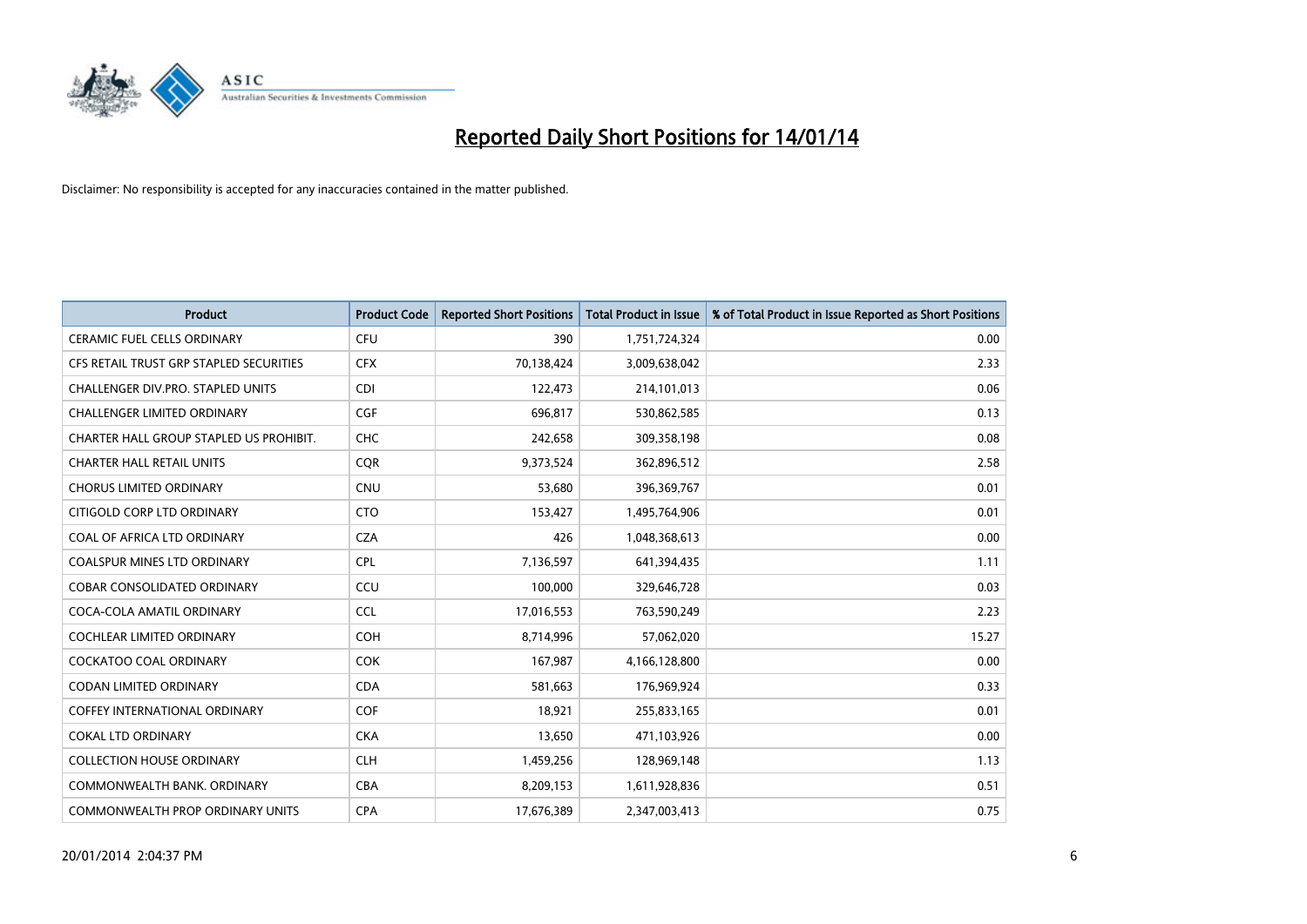

| <b>Product</b>                          | <b>Product Code</b> | <b>Reported Short Positions</b> | Total Product in Issue | % of Total Product in Issue Reported as Short Positions |
|-----------------------------------------|---------------------|---------------------------------|------------------------|---------------------------------------------------------|
| <b>COMPASS RESOURCES ORDINARY</b>       | <b>CMR</b>          | 7,472                           | 1,403,744,100          | 0.00                                                    |
| COMPUTERSHARE LTD ORDINARY              | <b>CPU</b>          | 11,160,950                      | 556,203,079            | 2.01                                                    |
| <b>COOPER ENERGY LTD ORDINARY</b>       | <b>COE</b>          | 152,746                         | 329,235,509            | 0.05                                                    |
| CORP TRAVEL LIMITED ORDINARY            | <b>CTD</b>          | 283,088                         | 78,246,245             | 0.36                                                    |
| <b>COVER-MORE GRP LTD ORDINARY</b>      | <b>CVO</b>          | 89,532                          | 317,750,000            | 0.03                                                    |
| <b>CREDIT CORP GROUP ORDINARY</b>       | <b>CCP</b>          | 25,385                          | 46,131,882             | 0.06                                                    |
| <b>CROMWELL PROP STAPLED SECURITIES</b> | <b>CMW</b>          | 14,103,761                      | 1,721,483,143          | 0.82                                                    |
| <b>CROWE HORWATH AUS ORDINARY</b>       | <b>CRH</b>          | 786,459                         | 273,005,429            | 0.29                                                    |
| CROWN RESORTS LTD ORDINARY              | <b>CWN</b>          | 1,467,757                       | 728,394,185            | 0.20                                                    |
| <b>CSG LIMITED ORDINARY</b>             | CSV                 | 34,453                          | 278,973,075            | 0.01                                                    |
| <b>CSL LIMITED ORDINARY</b>             | <b>CSL</b>          | 574,050                         | 484,688,043            | 0.12                                                    |
| <b>CSR LIMITED ORDINARY</b>             | <b>CSR</b>          | 21,120,550                      | 506,000,315            | 4.17                                                    |
| <b>CUDECO LIMITED ORDINARY</b>          | CDU                 | 7,730,341                       | 234,013,408            | 3.30                                                    |
| DART ENERGY LTD ORDINARY                | <b>DTE</b>          | 4,907,143                       | 1,108,251,519          | 0.44                                                    |
| DATA#3 LIMITED ORDINARY                 | <b>DTL</b>          | 748,737                         | 153,974,950            | 0.49                                                    |
| DAVID JONES LIMITED ORDINARY            | <b>DJS</b>          | 40,060,960                      | 537,137,845            | 7.46                                                    |
| <b>DECMIL GROUP LIMITED ORDINARY</b>    | <b>DCG</b>          | 2,993,540                       | 168,657,794            | 1.77                                                    |
| DEEP YELLOW LIMITED ORDINARY            | <b>DYL</b>          | 10,002                          | 1,612,657,567          | 0.00                                                    |
| DEVINE LIMITED ORDINARY                 | <b>DVN</b>          | 31,710                          | 158,730,556            | 0.02                                                    |
| DEXUS PROPERTY GROUP STAPLED UNITS      | <b>DXS</b>          | 57,952,177                      | 4,628,228,426          | 1.25                                                    |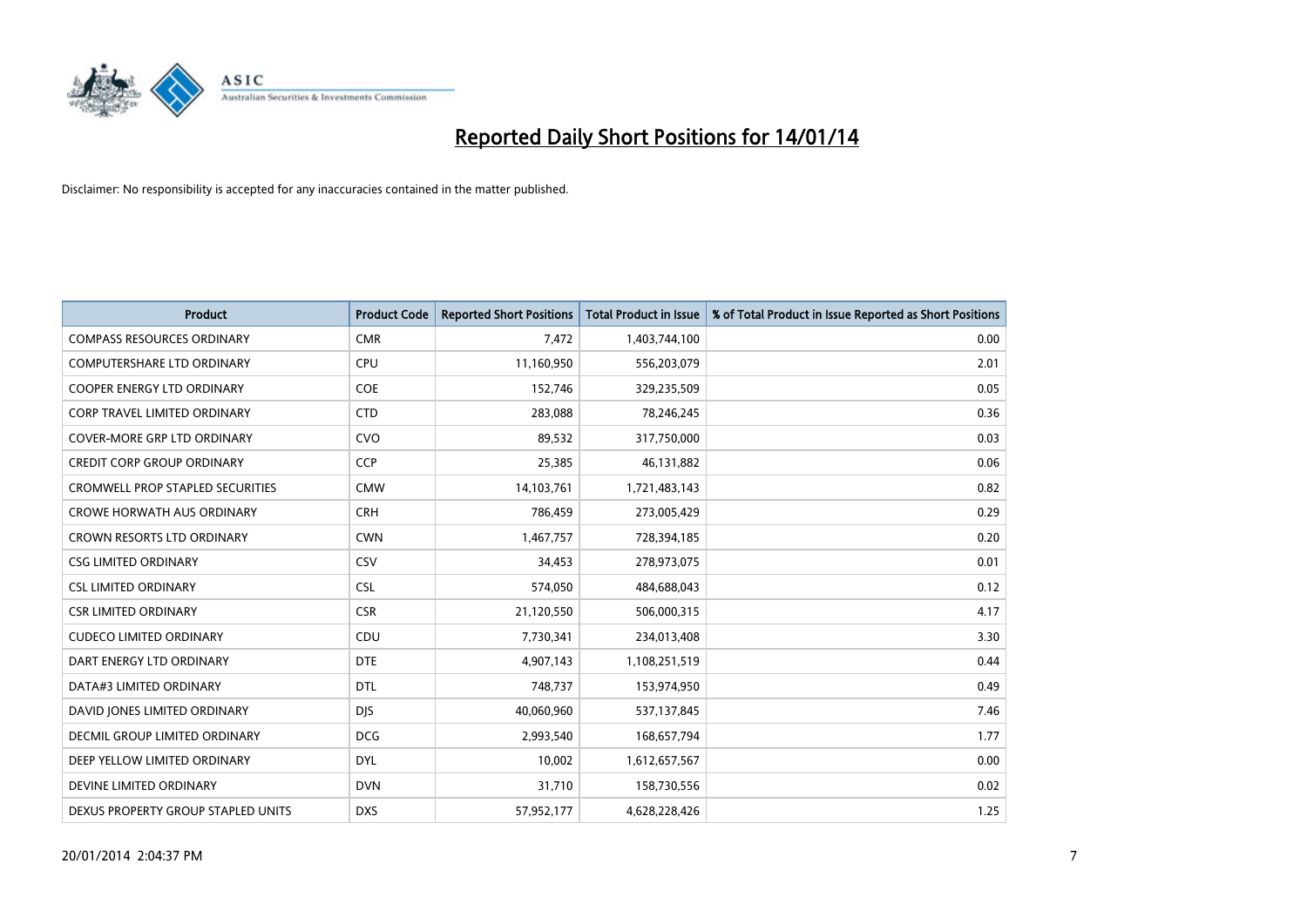

| <b>Product</b>                       | <b>Product Code</b> | <b>Reported Short Positions</b> | <b>Total Product in Issue</b> | % of Total Product in Issue Reported as Short Positions |
|--------------------------------------|---------------------|---------------------------------|-------------------------------|---------------------------------------------------------|
| DICK SMITH HLDGS ORDINARY            | <b>DSH</b>          | 4,952,011                       | 236,511,364                   | 2.09                                                    |
| DISCOVERY METALS LTD ORDINARY        | <b>DML</b>          | 4,516,629                       | 560,034,418                   | 0.81                                                    |
| DOMINO PIZZA ENTERPR ORDINARY        | <b>DMP</b>          | 1,559,360                       | 85,915,713                    | 1.81                                                    |
| DONACO INTERNATIONAL ORDINARY        | <b>DNA</b>          | 70,000                          | 401,051,771                   | 0.02                                                    |
| DOWNER EDI LIMITED ORDINARY          | <b>DOW</b>          | 15,716,568                      | 434,734,970                   | 3.62                                                    |
| DRAGON MINING LTD ORDINARY           | <b>DRA</b>          | 50,000                          | 88,840,613                    | 0.06                                                    |
| DRILLSEARCH ENERGY ORDINARY          | <b>DLS</b>          | 10,817,195                      | 432,465,895                   | 2.50                                                    |
| DUET GROUP STAPLED US PROHIBIT.      | <b>DUE</b>          | 7,637,450                       | 1,237,195,531                 | 0.62                                                    |
| DULUXGROUP LIMITED ORDINARY          | <b>DLX</b>          | 241,546                         | 381,093,950                   | 0.06                                                    |
| <b>DWS LTD ORDINARY</b>              | <b>DWS</b>          | 635,795                         | 132,362,763                   | 0.48                                                    |
| ECHO ENTERTAINMENT ORDINARY          | <b>EGP</b>          | 15,327,822                      | 825,672,730                   | 1.86                                                    |
| <b>ELDERS LIMITED ORDINARY</b>       | <b>ELD</b>          | 19,697,945                      | 455,013,329                   | 4.33                                                    |
| ELEMENTAL MINERALS ORDINARY          | <b>ELM</b>          | 176,299                         | 303,263,391                   | 0.06                                                    |
| <b>EMECO HOLDINGS ORDINARY</b>       | <b>EHL</b>          | 9,461,162                       | 599,675,707                   | 1.58                                                    |
| <b>ENDEAVOUR MIN CORP CDI 1:1</b>    | <b>EVR</b>          | 297,993                         | 82,053,013                    | 0.36                                                    |
| <b>ENERGY RESOURCES ORDINARY 'A'</b> | ERA                 | 11,431,462                      | 517,725,062                   | 2.21                                                    |
| <b>ENERGY WORLD CORPOR. ORDINARY</b> | <b>EWC</b>          | 57,290,749                      | 1,734,166,672                 | 3.30                                                    |
| ENVESTRA LIMITED ORDINARY            | <b>ENV</b>          | 2,295,126                       | 1,796,808,474                 | 0.13                                                    |
| EQUATORIAL RES LTD ORDINARY          | EQX                 | 8                               | 122,185,353                   | 0.00                                                    |
| ERM POWER LIMITED ORDINARY           | EPW                 | 12,072                          | 238,714,606                   | 0.01                                                    |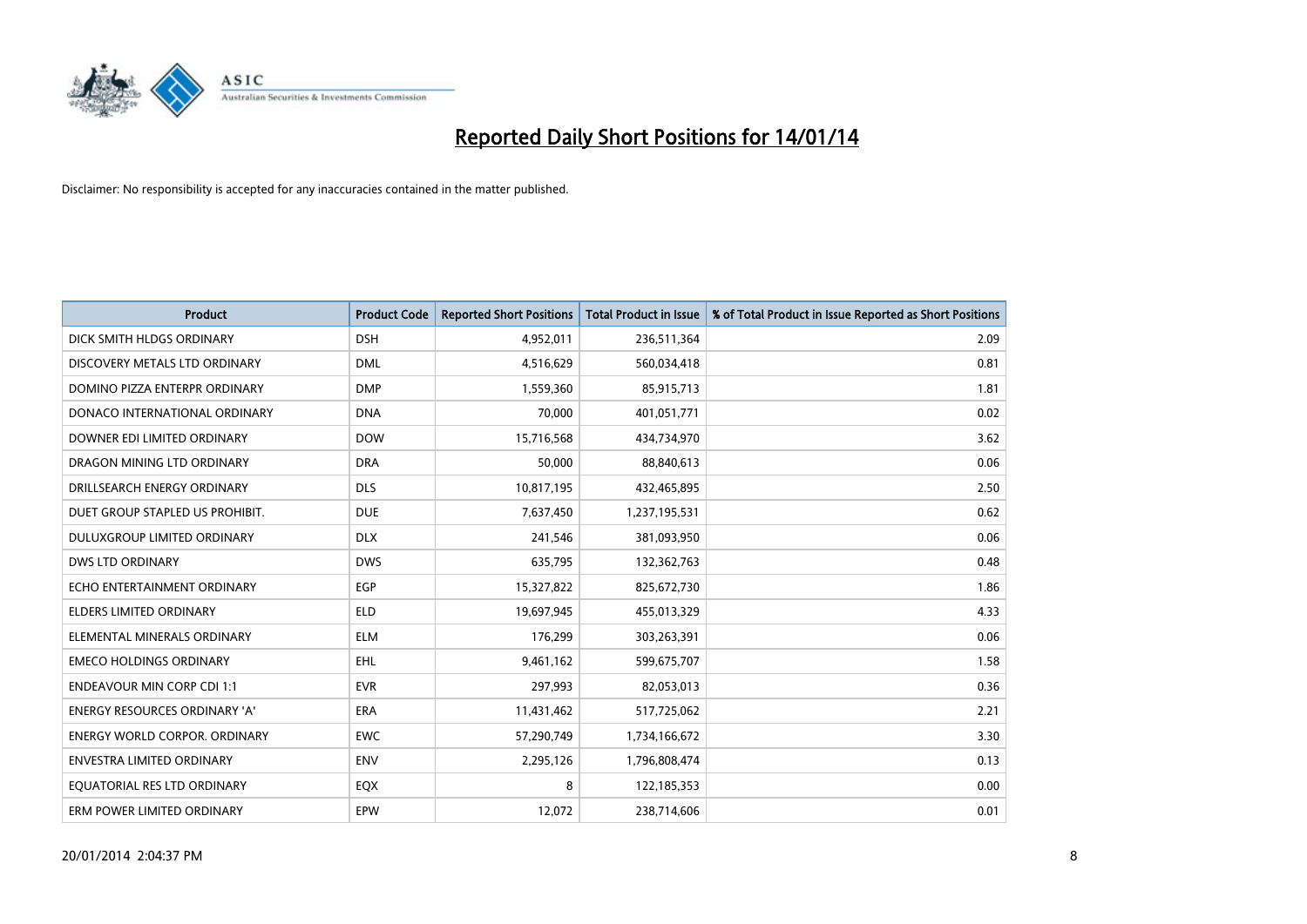

| <b>Product</b>                         | <b>Product Code</b> | <b>Reported Short Positions</b> | <b>Total Product in Issue</b> | % of Total Product in Issue Reported as Short Positions |
|----------------------------------------|---------------------|---------------------------------|-------------------------------|---------------------------------------------------------|
| <b>ESERVGLOBAL LIMITED ORDINARY</b>    | ESV                 | 4,750,000                       | 253,545,997                   | 1.87                                                    |
| ETHANE PIPELINE STAPLED SECURITIES     | <b>EPX</b>          | 1,675                           | 69,302,275                    | 0.00                                                    |
| EVOLUTION MINING LTD ORDINARY          | <b>EVN</b>          | 21,236,582                      | 708,652,367                   | 3.00                                                    |
| FAIRFAX MEDIA LTD ORDINARY             | FXJ                 | 251,729,837                     | 2,351,955,725                 | 10.70                                                   |
| <b>FANTASTIC HOLDINGS ORDINARY</b>     | <b>FAN</b>          | 21,870                          | 103,068,398                   | 0.02                                                    |
| <b>FAR LTD ORDINARY</b>                | <b>FAR</b>          | 24,205,420                      | 2,499,846,742                 | 0.97                                                    |
| FEDERATION CNTRES ORD/UNIT STAPLED SEC | <b>FDC</b>          | 6,571,926                       | 1,427,641,565                 | 0.46                                                    |
| FINBAR GROUP LIMITED ORDINARY          | <b>FRI</b>          | 152                             | 220,847,184                   | 0.00                                                    |
| FISHER & PAYKEL H. ORDINARY            | <b>FPH</b>          | 1,750,306                       | 550,719,705                   | 0.32                                                    |
| FLEETWOOD CORP ORDINARY                | <b>FWD</b>          | 1,996,749                       | 60,522,619                    | 3.30                                                    |
| FLETCHER BUILDING ORDINARY             | <b>FBU</b>          | 1,330,437                       | 687,854,788                   | 0.19                                                    |
| FLEXIGROUP LIMITED ORDINARY            | <b>FXL</b>          | 348,438                         | 304,096,060                   | 0.11                                                    |
| FLIGHT CENTRE TRAVEL ORDINARY          | <b>FLT</b>          | 4,901,037                       | 100,537,929                   | 4.87                                                    |
| FLINDERS MINES LTD ORDINARY            | <b>FMS</b>          | 4,437,551                       | 1,826,716,748                 | 0.24                                                    |
| FOCUS MINERALS LTD ORDINARY            | <b>FML</b>          | 23,190,806                      | 9,137,375,877                 | 0.25                                                    |
| FONTERRA SHARE FUND ORDINARY UNITS     | <b>FSF</b>          | 107,643                         | 106,735,056                   | 0.10                                                    |
| FORGE GROUP LIMITED ORDINARY           | FGE                 | 4,152,929                       | 86,169,014                    | 4.82                                                    |
| FORTESCUE METALS GRP ORDINARY          | <b>FMG</b>          | 144,010,545                     | 3,113,798,151                 | 4.62                                                    |
| <b>G.U.D. HOLDINGS ORDINARY</b>        | GUD                 | 5,896,734                       | 71,241,319                    | 8.28                                                    |
| <b>G8 EDUCATION LIMITED ORDINARY</b>   | <b>GEM</b>          | 1,880,792                       | 300,302,719                   | 0.63                                                    |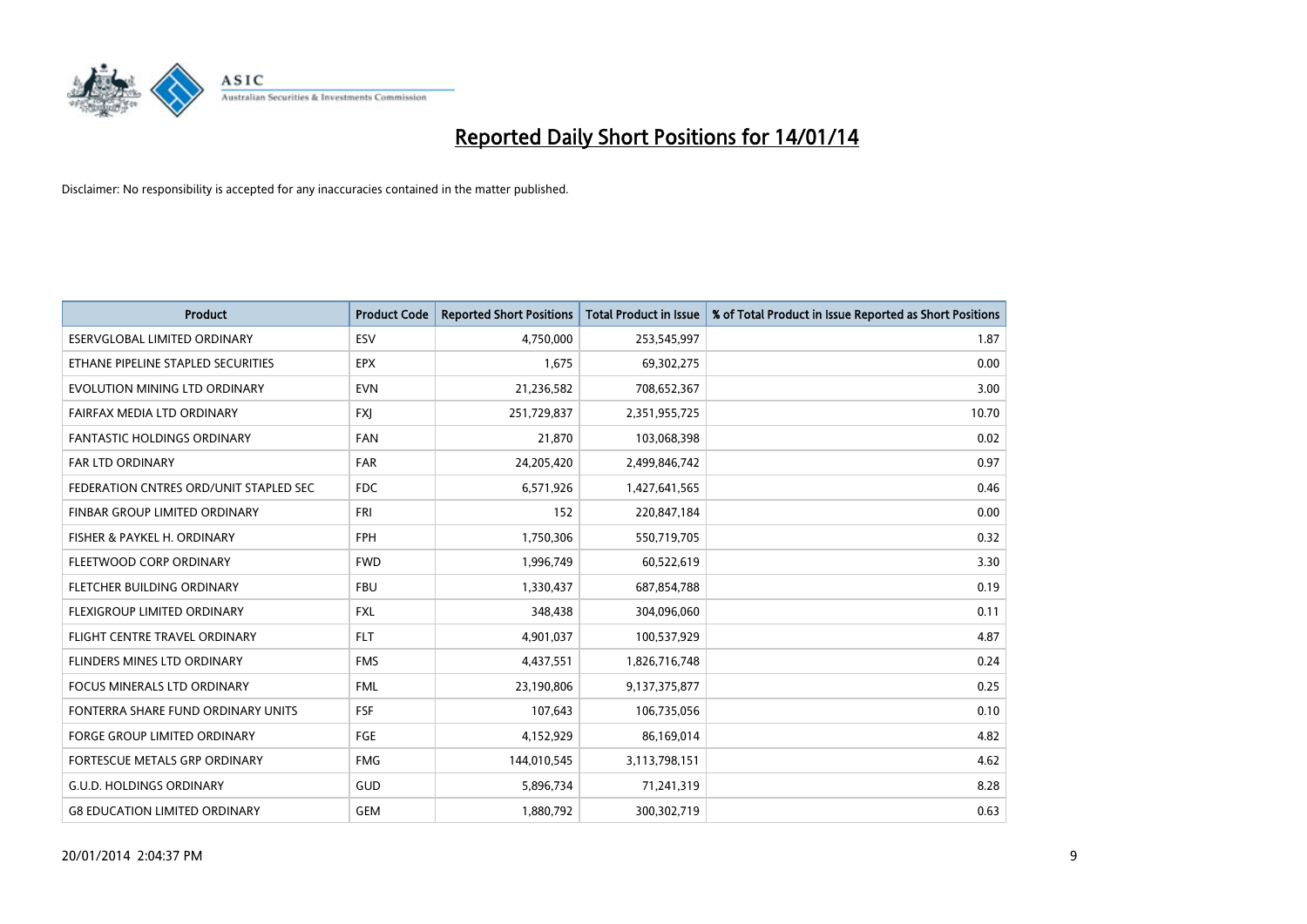

| <b>Product</b>                                   | <b>Product Code</b> | <b>Reported Short Positions</b> | <b>Total Product in Issue</b> | % of Total Product in Issue Reported as Short Positions |
|--------------------------------------------------|---------------------|---------------------------------|-------------------------------|---------------------------------------------------------|
| <b>GALAXY RESOURCES ORDINARY</b>                 | GXY                 | 17,038                          | 1,027,058,768                 | 0.00                                                    |
| <b>GBST HOLDINGS ORDINARY</b>                    | GBT                 | 10,358                          | 66,561,725                    | 0.02                                                    |
| <b>GDI PROPERTY GRP STAPLED SECURITIES</b>       | <b>GDI</b>          | 200,000                         | 567,575,025                   | 0.04                                                    |
| <b>GEODYNAMICS LIMITED ORDINARY</b>              | GDY                 | 850                             | 406,452,608                   | 0.00                                                    |
| <b>GI DYNAMICS. INC CDI US PROHIBITED</b>        | GID                 | 1,353,903                       | 393,043,620                   | 0.34                                                    |
| <b>GINDALBIE METALS LTD ORDINARY</b>             | <b>GBG</b>          | 43,622,233                      | 1,493,660,842                 | 2.92                                                    |
| <b>GOODMAN FIELDER, ORDINARY</b>                 | GFF                 | 40,162,445                      | 1,955,559,207                 | 2.05                                                    |
| <b>GOODMAN GROUP STAPLED</b>                     | <b>GMG</b>          | 5,340,714                       | 1,718,742,809                 | 0.31                                                    |
| <b>GPT GROUP STAPLED SEC.</b>                    | GPT                 | 4,906,531                       | 1,694,888,638                 | 0.29                                                    |
| <b>GRAINCORP LIMITED A CLASS ORDINARY</b>        | <b>GNC</b>          | 627,111                         | 228,855,628                   | 0.27                                                    |
| <b>GRANGE RESOURCES. ORDINARY</b>                | GRR                 | 5,237,237                       | 1,157,097,869                 | 0.45                                                    |
| <b>GREENCROSS LIMITED ORDINARY</b>               | GXL                 | 43,633                          | 37,682,334                    | 0.12                                                    |
| <b>GREENLAND MIN EN LTD ORDINARY</b>             | GGG                 | 2,234,844                       | 574,572,911                   | 0.39                                                    |
| <b>GROWTHPOINT PROPERTY ORD/UNIT STAPLED SEC</b> | GOZ                 | 6,637                           | 475,705,269                   | 0.00                                                    |
| <b>GRYPHON MINERALS LTD ORDINARY</b>             | GRY                 | 5,642,036                       | 400,797,615                   | 1.41                                                    |
| <b>GUILDFORD COAL LTD ORDINARY</b>               | <b>GUF</b>          | 242,747                         | 655,046,899                   | 0.04                                                    |
| <b>GUINNESS PEAT GROUP. CDI 1:1</b>              | <b>GPG</b>          | 81,925                          | 187,775,054                   | 0.04                                                    |
| <b>GWA GROUP LTD ORDINARY</b>                    | <b>GWA</b>          | 12,969,848                      | 306,533,770                   | 4.23                                                    |
| HARVEY NORMAN ORDINARY                           | <b>HVN</b>          | 66,629,844                      | 1,062,316,784                 | 6.27                                                    |
| <b>HENDERSON GROUP CDI 1:1</b>                   | <b>HGG</b>          | 393,024                         | 703,262,113                   | 0.06                                                    |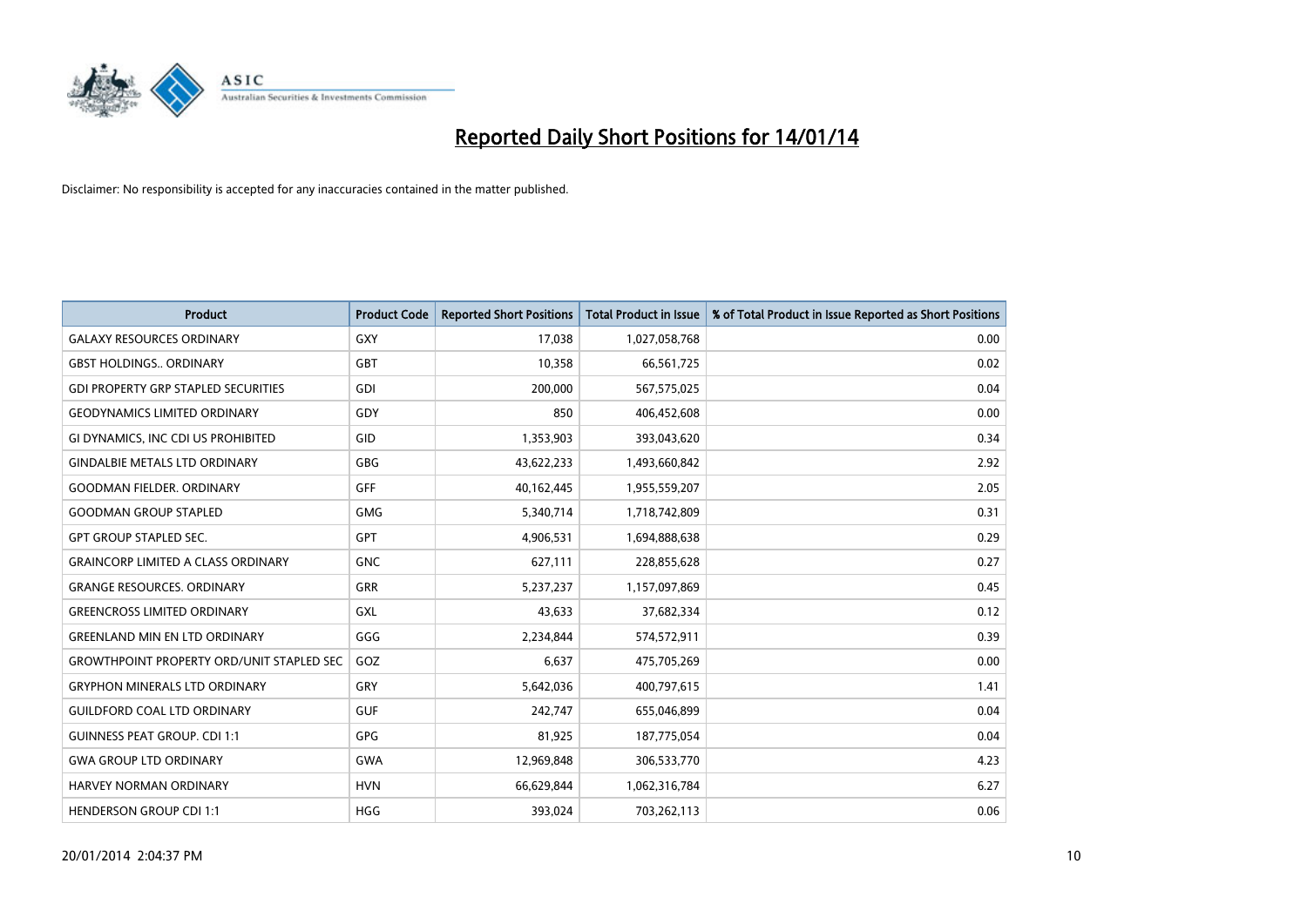

| <b>Product</b>                                | <b>Product Code</b> | <b>Reported Short Positions</b> | <b>Total Product in Issue</b> | % of Total Product in Issue Reported as Short Positions |
|-----------------------------------------------|---------------------|---------------------------------|-------------------------------|---------------------------------------------------------|
| HFA HOLDINGS LIMITED ORDINARY                 | <b>HFA</b>          | 3,863                           | 118,738,157                   | 0.00                                                    |
| HIGHLANDS PACIFIC ORDINARY                    | HIG                 | 10,001                          | 853,777,764                   | 0.00                                                    |
| HILLGROVE RES LTD ORDINARY                    | <b>HGO</b>          | 481,628                         | 1,178,589,221                 | 0.04                                                    |
| HILLS LTD ORDINARY                            | <b>HIL</b>          | 506,832                         | 236,619,450                   | 0.21                                                    |
| HORIZON OIL LIMITED ORDINARY                  | <b>HZN</b>          | 77,931,036                      | 1,301,147,932                 | 5.99                                                    |
| HOT CHILI LTD ORDINARY                        | <b>HCH</b>          | 10,000                          | 347,732,196                   | 0.00                                                    |
| <b>HOTEL PROPERTY STAPLED</b>                 | <b>HPI</b>          | 325                             | 132,870,000                   | 0.00                                                    |
| <b>ICON ENERGY LIMITED ORDINARY</b>           | <b>ICN</b>          | 2,926                           | 615,774,351                   | 0.00                                                    |
| <b>IINET LIMITED ORDINARY</b>                 | <b>IIN</b>          | 245,785                         | 161,238,847                   | 0.15                                                    |
| <b>ILUKA RESOURCES ORDINARY</b>               | ILU                 | 41,253,845                      | 418,700,517                   | 9.85                                                    |
| <b>IMDEX LIMITED ORDINARY</b>                 | <b>IMD</b>          | 4,048,694                       | 210,473,188                   | 1.92                                                    |
| <b>INCITEC PIVOT ORDINARY</b>                 | IPL                 | 25,961,018                      | 1,628,730,107                 | 1.59                                                    |
| INDEPENDENCE GROUP ORDINARY                   | <b>IGO</b>          | 3,816,349                       | 233,323,905                   | 1.64                                                    |
| <b>INDOPHIL RESOURCES ORDINARY</b>            | <b>IRN</b>          | 323,030                         | 1,203,146,194                 | 0.03                                                    |
| <b>INFIGEN ENERGY STAPLED SECURITIES</b>      | <b>IFN</b>          | 3,098,933                       | 764,993,434                   | 0.41                                                    |
| <b>INFOMEDIA LTD ORDINARY</b>                 | IFM                 | 436,788                         | 304,953,155                   | 0.14                                                    |
| <b>INGENIA GROUP STAPLED SECURITIES</b>       | <b>INA</b>          | 81,692                          | 676,240,232                   | 0.01                                                    |
| <b>INSURANCE AUSTRALIA ORDINARY</b>           | IAG                 | 8,862,937                       | 2,298,412,449                 | 0.39                                                    |
| <b>INTREPID MINES ORDINARY</b>                | <b>IAU</b>          | 17,953,981                      | 556,426,332                   | 3.23                                                    |
| <b>INVESTA OFFICE FUND STAPLED SECURITIES</b> | <b>IOF</b>          | 490.173                         | 614,047,458                   | 0.08                                                    |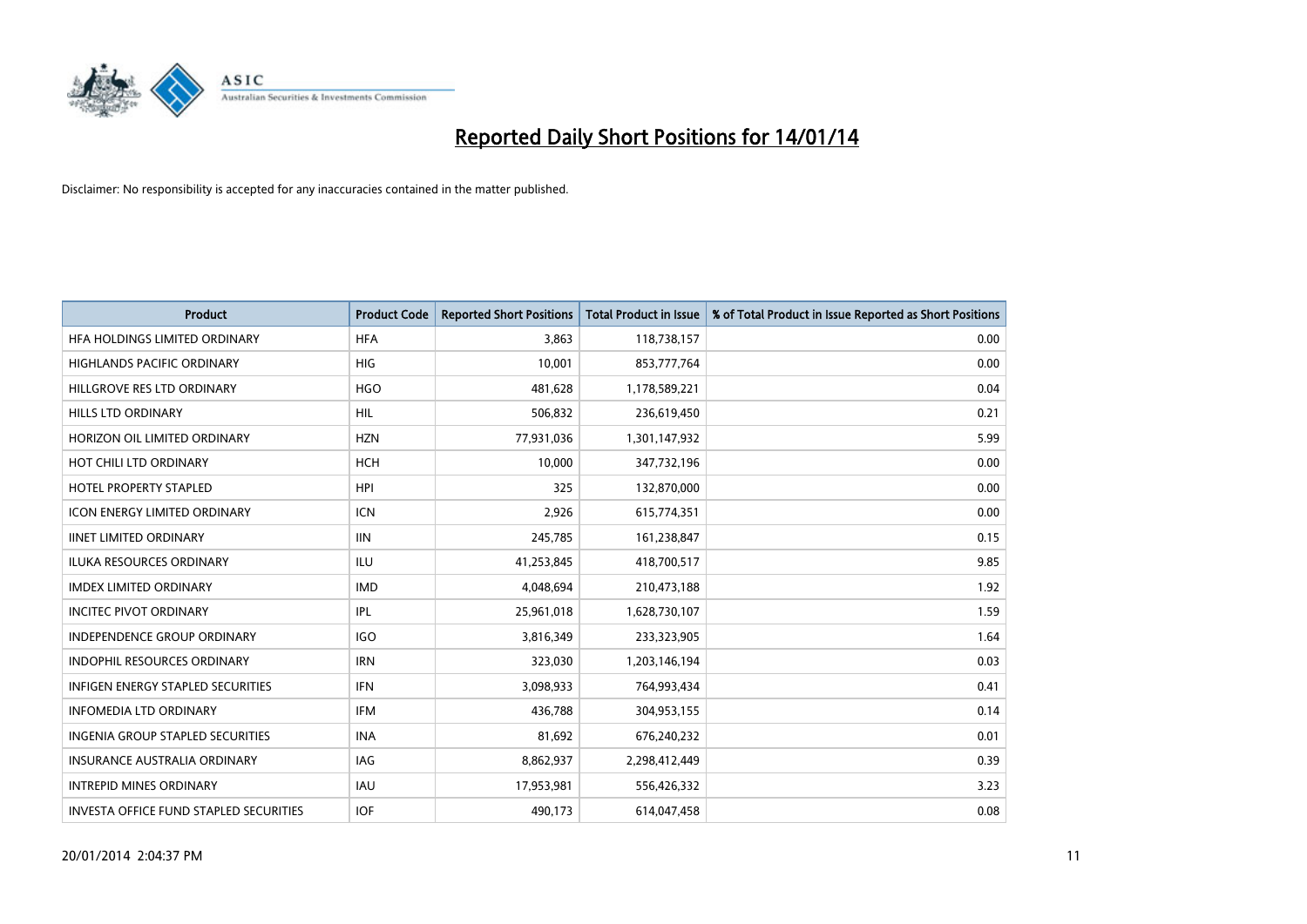

| <b>Product</b>                                  | <b>Product Code</b> | <b>Reported Short Positions</b> | <b>Total Product in Issue</b> | % of Total Product in Issue Reported as Short Positions |
|-------------------------------------------------|---------------------|---------------------------------|-------------------------------|---------------------------------------------------------|
| <b>INVOCARE LIMITED ORDINARY</b>                | <b>IVC</b>          | 6,029,281                       | 110,030,298                   | 5.48                                                    |
| <b>IOOF HOLDINGS LTD ORDINARY</b>               | IFL                 | 2,159,045                       | 232,118,034                   | 0.93                                                    |
| <b>IRESS LIMITED ORDINARY</b>                   | <b>IRE</b>          | 409,953                         | 158,585,126                   | 0.26                                                    |
| <b>IRON ORE HOLDINGS ORDINARY</b>               | <b>IOH</b>          | 26,197                          | 161,174,005                   | 0.02                                                    |
| <b>ISELECT LTD ORDINARY</b>                     | <b>ISU</b>          | 512,025                         | 260,889,894                   | 0.20                                                    |
| <b>JAMES HARDIE INDUST CHESS DEPOSITARY INT</b> | <b>IHX</b>          | 5,531,616                       | 443,536,551                   | 1.25                                                    |
| <b>JB HI-FI LIMITED ORDINARY</b>                | <b>IBH</b>          | 7,058,946                       | 100,261,681                   | 7.04                                                    |
| <b>KAGARA LTD ORDINARY</b>                      | KZL                 | 3,385,466                       | 798,953,117                   | 0.42                                                    |
| KAROON GAS AUSTRALIA ORDINARY                   | <b>KAR</b>          | 3,923,572                       | 255,841,581                   | 1.53                                                    |
| KATHMANDU HOLD LTD ORDINARY                     | <b>KMD</b>          | 181,210                         | 200,473,338                   | 0.09                                                    |
| <b>KBL MINING LIMITED ORDINARY</b>              | <b>KBL</b>          | 1,820                           | 393,535,629                   | 0.00                                                    |
| KINGSGATE CONSOLID, ORDINARY                    | <b>KCN</b>          | 8,123,173                       | 164,059,349                   | 4.95                                                    |
| KINGSROSE MINING LTD ORDINARY                   | <b>KRM</b>          | 490,786                         | 335,753,851                   | 0.15                                                    |
| LEIGHTON HOLDINGS ORDINARY                      | LEI                 | 23,115,696                      | 337,235,188                   | 6.85                                                    |
| LEND LEASE GROUP UNIT/ORD STAPLED               | <b>LLC</b>          | 7,458,145                       | 576,712,337                   | 1.29                                                    |
| LONESTAR RESO LTD ORDINARY                      | LNR                 | 3,139                           | 697,187,211                   | 0.00                                                    |
| LYCOPODIUM LIMITED ORDINARY                     | <b>LYL</b>          | $\mathbf{1}$                    | 38,955,103                    | 0.00                                                    |
| LYNAS CORPORATION ORDINARY                      | <b>LYC</b>          | 166,157,160                     | 1,961,160,594                 | 8.47                                                    |
| <b>M2 GRP LTD ORDINARY</b>                      | <b>MTU</b>          | 9,103,833                       | 179,384,685                   | 5.08                                                    |
| <b>MACA LIMITED ORDINARY</b>                    | <b>MLD</b>          | 78,564                          | 176,476,373                   | 0.04                                                    |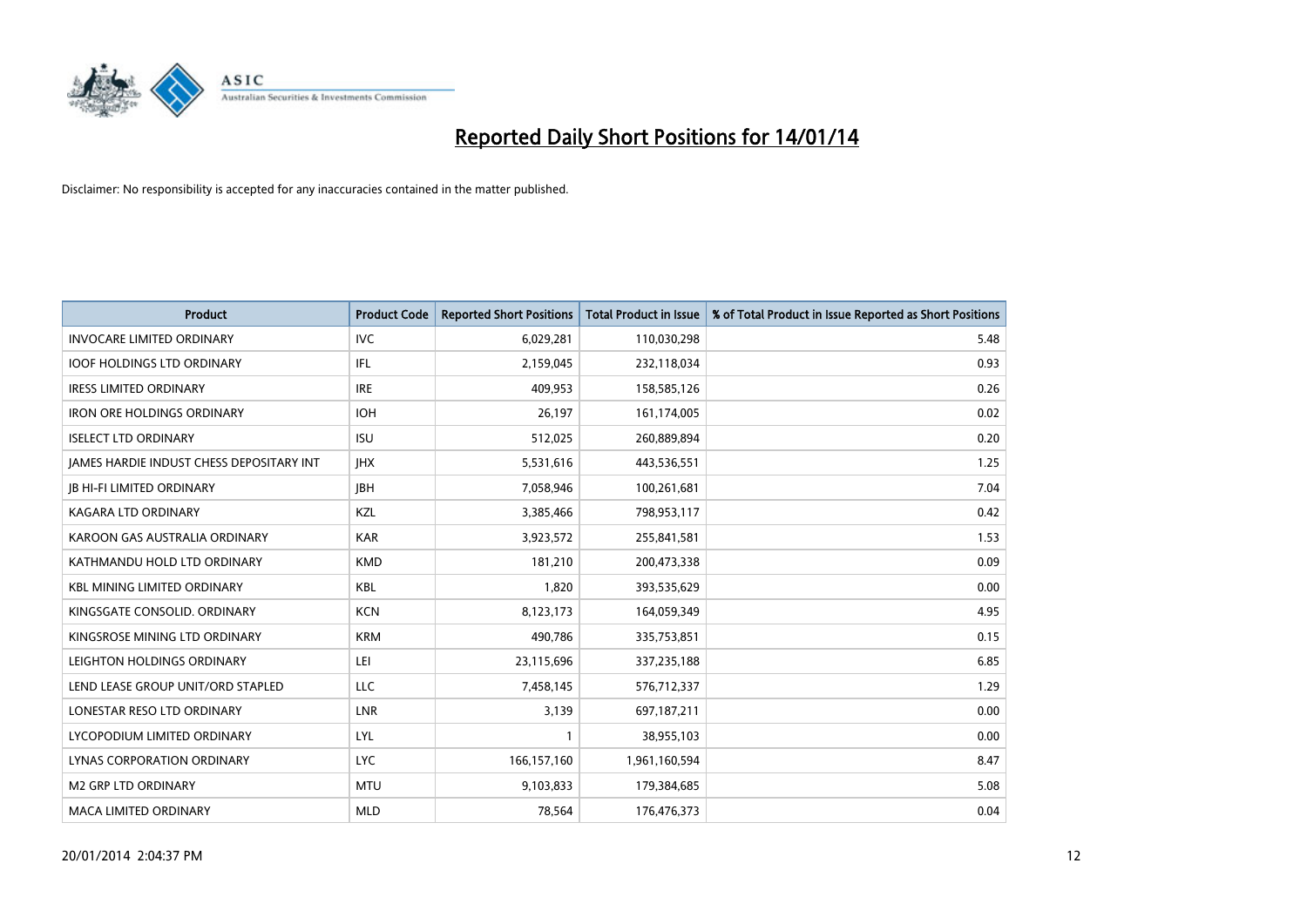

| <b>Product</b>                        | <b>Product Code</b> | <b>Reported Short Positions</b> | Total Product in Issue | % of Total Product in Issue Reported as Short Positions |
|---------------------------------------|---------------------|---------------------------------|------------------------|---------------------------------------------------------|
| <b>MACMAHON HOLDINGS ORDINARY</b>     | <b>MAH</b>          | 1,676,521                       | 1,261,699,966          | 0.13                                                    |
| MACO ATLAS ROADS GRP ORDINARY STAPLED | <b>MOA</b>          | 12,161,779                      | 487,230,540            | 2.50                                                    |
| MACQUARIE GROUP LTD ORDINARY          | MQG                 | 1,496,690                       | 321,050,410            | 0.47                                                    |
| MAGELLAN FIN GRP LTD ORDINARY         | <b>MFG</b>          | 944,114                         | 155,830,849            | 0.61                                                    |
| <b>MATRIX C &amp; E LTD ORDINARY</b>  | <b>MCE</b>          | 2,819,554                       | 94,555,428             | 2.98                                                    |
| MAVERICK DRILLING ORDINARY            | <b>MAD</b>          | 7,858,435                       | 468,004,529            | 1.68                                                    |
| <b>MAXITRANS INDUSTRIES ORDINARY</b>  | <b>MXI</b>          | 501,929                         | 183,993,392            | 0.27                                                    |
| MAYNE PHARMA LTD ORDINARY             | <b>MYX</b>          | 1,447,122                       | 563,459,968            | 0.26                                                    |
| <b>MCALEESE LTD ORDINARY</b>          | <b>MCS</b>          | 2,694,317                       | 296,577,121            | 0.91                                                    |
| MCMILLAN SHAKESPEARE ORDINARY         | <b>MMS</b>          | 705,047                         | 74,523,965             | 0.95                                                    |
| MEDUSA MINING LTD ORDINARY            | <b>MML</b>          | 6,486,167                       | 207,794,301            | 3.12                                                    |
| MELBOURNE IT LIMITED ORDINARY         | <b>MLB</b>          | 13,829                          | 83,231,038             | 0.02                                                    |
| MEO AUSTRALIA LTD ORDINARY            | <b>MEO</b>          | 10,845                          | 627,264,587            | 0.00                                                    |
| MERIDIAN ENERGY INSTALMENT RECEIPTS   | <b>MEZCA</b>        | 32.097                          | 1,255,413,626          | 0.00                                                    |
| <b>MERMAID MARINE ORDINARY</b>        | <b>MRM</b>          | 1,638,882                       | 232,652,241            | 0.70                                                    |
| MESOBLAST LIMITED ORDINARY            | <b>MSB</b>          | 18,332,819                      | 321,210,394            | 5.71                                                    |
| METALS X LIMITED ORDINARY             | <b>MLX</b>          | 36,159                          | 1,655,386,110          | 0.00                                                    |
| METCASH LIMITED ORDINARY              | <b>MTS</b>          | 110,030,050                     | 880,704,786            | 12.49                                                   |
| METMINCO LIMITED ORDINARY             | <b>MNC</b>          | 390,632                         | 1,749,543,023          | 0.02                                                    |
| MIGHTY RIVER POWER ORDINARY           | <b>MYT</b>          | 1,950,939                       | 1,400,012,517          | 0.14                                                    |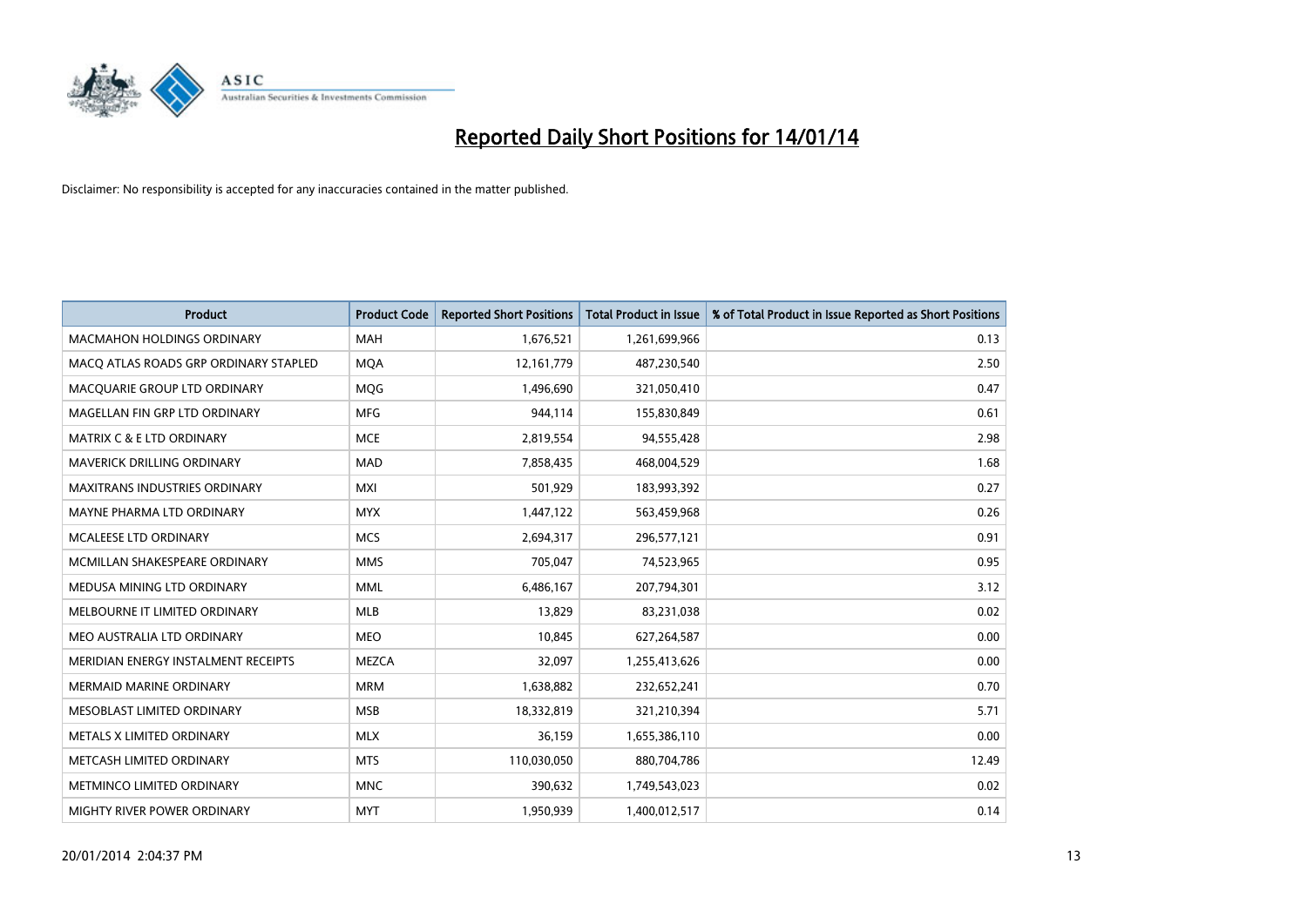

| <b>Product</b>                    | <b>Product Code</b> | <b>Reported Short Positions</b> | <b>Total Product in Issue</b> | % of Total Product in Issue Reported as Short Positions |
|-----------------------------------|---------------------|---------------------------------|-------------------------------|---------------------------------------------------------|
| MINCOR RESOURCES NL ORDINARY      | <b>MCR</b>          | 2,241,674                       | 188,208,274                   | 1.19                                                    |
| MINERAL DEPOSITS ORDINARY         | <b>MDL</b>          | 780,821                         | 96,038,786                    | 0.81                                                    |
| MINERAL RESOURCES, ORDINARY       | <b>MIN</b>          | 4,021,208                       | 186,112,198                   | 2.16                                                    |
| MINT WIRELESS ORDINARY            | <b>MNW</b>          | 443,643                         | 403,872,395                   | 0.11                                                    |
| MIRABELA NICKEL LTD ORDINARY      | <b>MBN</b>          | 18,867,110                      | 876,801,147                   | 2.15                                                    |
| MIRVAC GROUP STAPLED SECURITIES   | <b>MGR</b>          | 6,287,627                       | 3,664,938,678                 | 0.17                                                    |
| MOKO SOCIAL MEDIA ORDINARY        | <b>MKB</b>          | 1,500                           | 483,840,104                   | 0.00                                                    |
| MOLOPO ENERGY LTD ORDINARY        | <b>MPO</b>          | 351,895                         | 246,724,091                   | 0.14                                                    |
| MONADELPHOUS GROUP ORDINARY       | <b>MND</b>          | 13,132,652                      | 92,308,047                    | 14.23                                                   |
| MORTGAGE CHOICE LTD ORDINARY      | <b>MOC</b>          | 80,191                          | 123,780,387                   | 0.06                                                    |
| <b>MOUNT GIBSON IRON ORDINARY</b> | <b>MGX</b>          | 7,762,973                       | 1,090,584,232                 | 0.71                                                    |
| MULTIPLEX SITES SITES             | <b>MXUPA</b>        | 1,474                           | 4,500,000                     | 0.03                                                    |
| MURCHISON METALS LTD ORDINARY     | <b>MMX</b>          | 216,291                         | 450,497,346                   | 0.05                                                    |
| MYER HOLDINGS LTD ORDINARY        | <b>MYR</b>          | 66,256,986                      | 585,684,551                   | 11.31                                                   |
| NANOSONICS LIMITED ORDINARY       | <b>NAN</b>          | 168,683                         | 263,125,129                   | 0.06                                                    |
| NATIONAL AUST, BANK ORDINARY      | <b>NAB</b>          | 5,353,317                       | 2,351,436,055                 | 0.23                                                    |
| NAVITAS LIMITED ORDINARY          | <b>NVT</b>          | 3,184,566                       | 375,416,910                   | 0.85                                                    |
| NEARMAP LTD ORDINARY              | <b>NEA</b>          | 2,142                           | 333,846,101                   | 0.00                                                    |
| NEON ENERGY LIMITED ORDINARY      | <b>NEN</b>          | 977,089                         | 553,037,848                   | 0.18                                                    |
| NEUREN PHARMACEUT. ORDINARY       | <b>NEU</b>          | 10,403                          | 1,512,528,963                 | 0.00                                                    |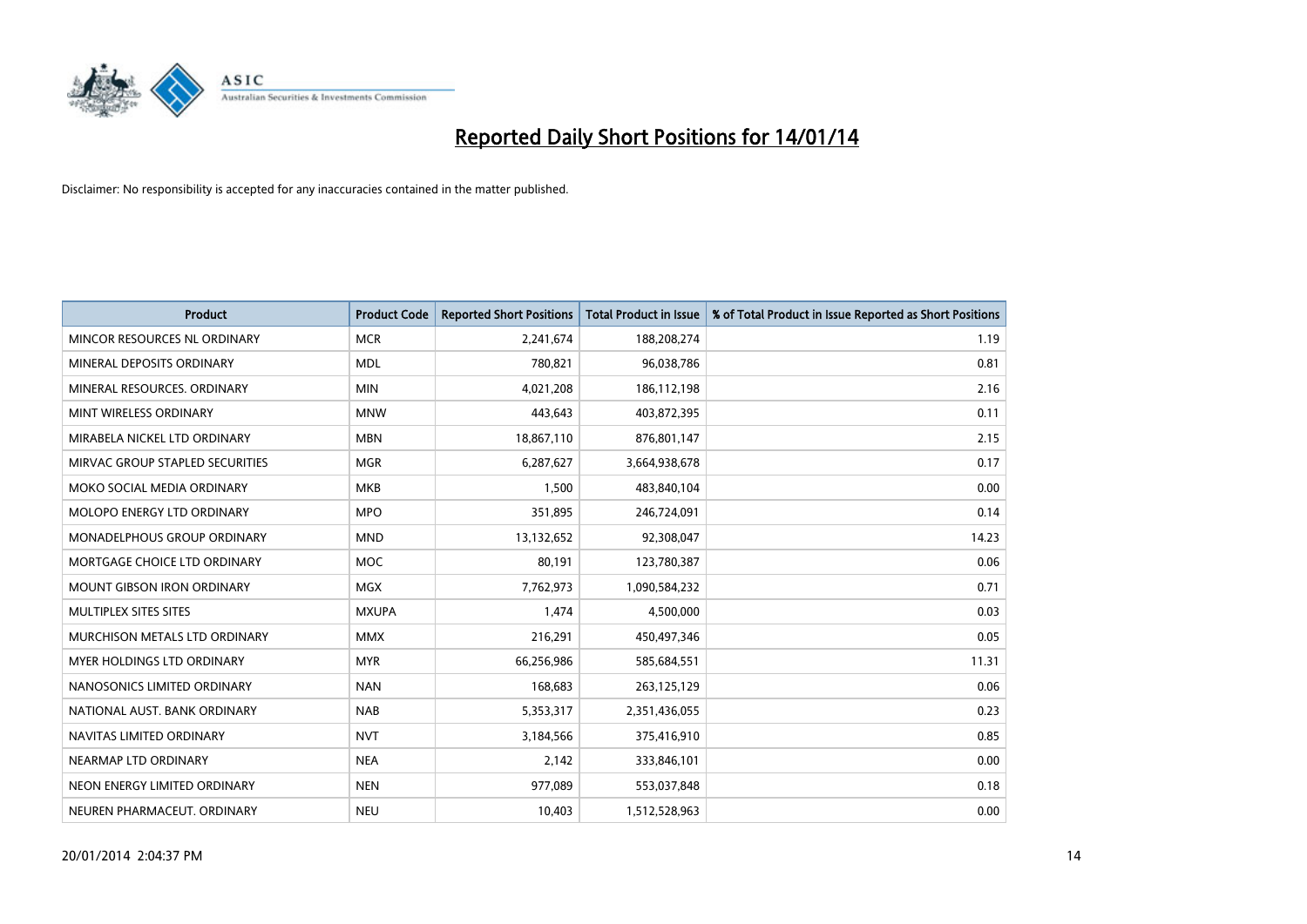

| <b>Product</b>                        | <b>Product Code</b> | <b>Reported Short Positions</b> | <b>Total Product in Issue</b> | % of Total Product in Issue Reported as Short Positions |
|---------------------------------------|---------------------|---------------------------------|-------------------------------|---------------------------------------------------------|
| NEW HOPE CORPORATION ORDINARY         | <b>NHC</b>          | 426,724                         | 830,819,859                   | 0.05                                                    |
| NEWCREST MINING ORDINARY              | <b>NCM</b>          | 12,550,479                      | 766,510,971                   | 1.64                                                    |
| NEWS CORP A NON-VOTING CDI            | <b>NWSLV</b>        | 1,596,093                       | 3,336,550                     | 47.84                                                   |
| NEWS CORP B VOTING CDI                | <b>NWS</b>          | 3,188,446                       | 19,342,944                    | 16.48                                                   |
| NEWSAT LIMITED ORDINARY               | <b>NWT</b>          | 1,167,976                       | 591,460,931                   | 0.20                                                    |
| NEXTDC LIMITED ORDINARY               | <b>NXT</b>          | 9,240,981                       | 192,904,486                   | 4.79                                                    |
| NEXUS ENERGY LIMITED ORDINARY         | <b>NXS</b>          | 2,039,323                       | 1,330,219,459                 | 0.15                                                    |
| NIB HOLDINGS LIMITED ORDINARY         | <b>NHF</b>          | 3,936,951                       | 439,004,182                   | 0.90                                                    |
| NICK SCALI LIMITED ORDINARY           | <b>NCK</b>          | 1,930                           | 81,000,000                    | 0.00                                                    |
| NIDO PETROLEUM ORDINARY               | <b>NDO</b>          | 47,402                          | 2,048,317,635                 | 0.00                                                    |
| NINE ENTERTAINMENT ORDINARY           | <b>NEC</b>          | 5,743,699                       | 940,295,023                   | 0.61                                                    |
| NOBLE MINERAL RES ORDINARY            | <b>NMG</b>          | 2,365,726                       | 666,397,952                   | 0.36                                                    |
| NORTHERN IRON LTD ORDINARY            | <b>NFE</b>          | 108,190                         | 484,405,314                   | 0.02                                                    |
| NORTHERN STAR ORDINARY                | <b>NST</b>          | 3,426,631                       | 428,369,762                   | 0.80                                                    |
| NOVOGEN LIMITED ORDINARY              | <b>NRT</b>          | 74,125                          | 161,498,858                   | 0.05                                                    |
| NRW HOLDINGS LIMITED ORDINARY         | <b>NWH</b>          | 17,426,972                      | 278,888,011                   | 6.25                                                    |
| NUCOAL RESOURCES LTD ORDINARY         | <b>NCR</b>          | $\mathbf{1}$                    | 768,612,354                   | 0.00                                                    |
| NUFARM LIMITED ORDINARY               | <b>NUF</b>          | 16,230,160                      | 263,725,895                   | 6.15                                                    |
| OAKTON LIMITED ORDINARY               | <b>OKN</b>          | 730,711                         | 89,968,985                    | 0.81                                                    |
| OCEANAGOLD CORP. CHESS DEPOSITARY INT | <b>OGC</b>          | 991,152                         | 300,350,129                   | 0.33                                                    |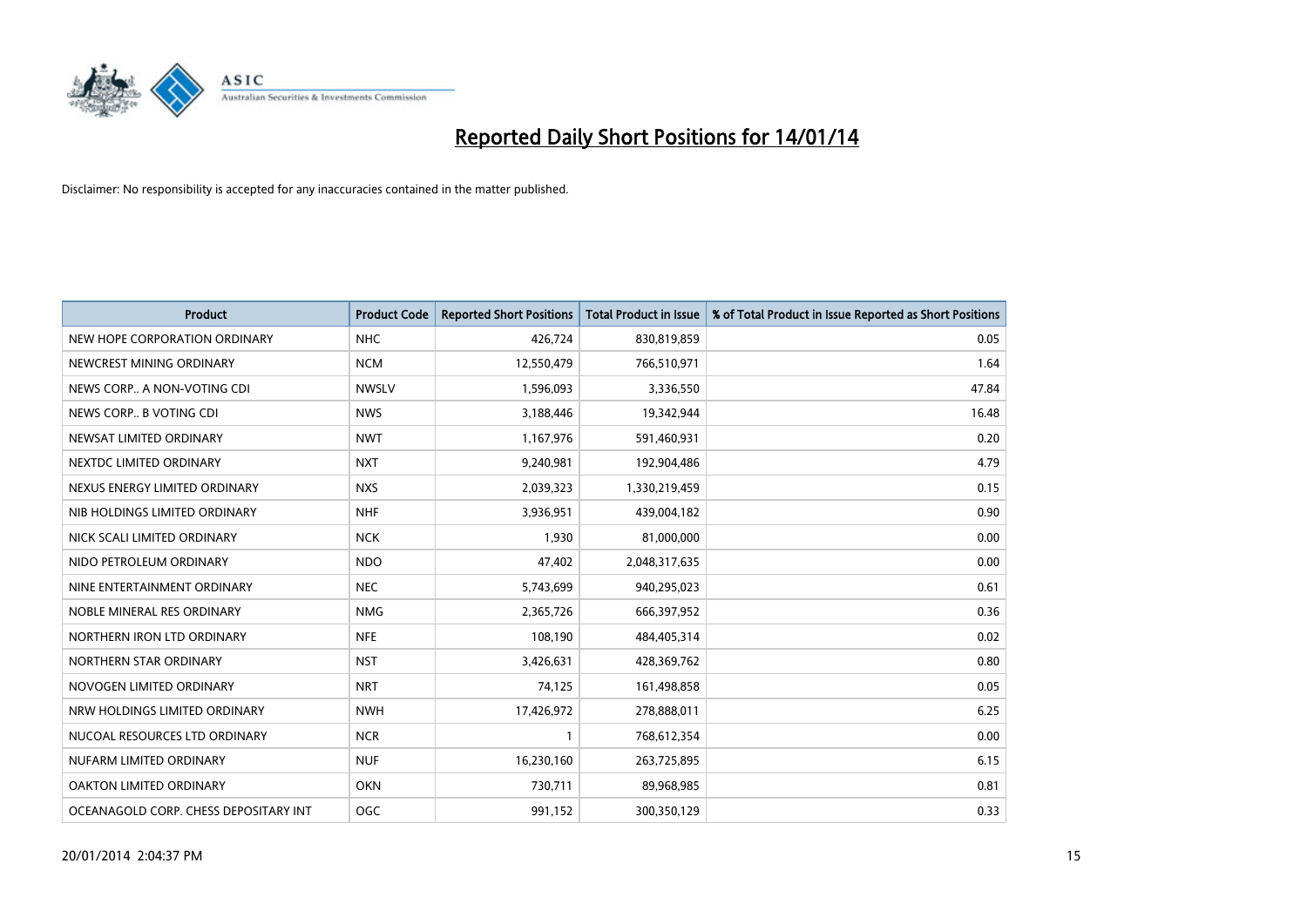

| <b>Product</b>                 | <b>Product Code</b> | <b>Reported Short Positions</b> | Total Product in Issue | % of Total Product in Issue Reported as Short Positions |
|--------------------------------|---------------------|---------------------------------|------------------------|---------------------------------------------------------|
| OIL SEARCH LTD ORDINARY        | OSH                 | 8,533,587                       | 1,343,361,150          | 0.64                                                    |
| OM HOLDINGS LIMITED ORDINARY   | <b>OMH</b>          | 2,283,200                       | 733,423,337            | 0.31                                                    |
| ORICA LIMITED ORDINARY         | ORI                 | 9,237,028                       | 370,255,009            | 2.49                                                    |
| ORIGIN ENERGY ORDINARY         | <b>ORG</b>          | 7,392,475                       | 1,101,228,973          | 0.67                                                    |
| OROCOBRE LIMITED ORDINARY      | <b>ORE</b>          | 395,614                         | 132,041,911            | 0.30                                                    |
| ORORA LIMITED ORDINARY         | <b>ORA</b>          | 580,531                         | 1,206,684,923          | 0.05                                                    |
| OROTONGROUP LIMITED ORDINARY   | <b>ORL</b>          | 121,361                         | 40,880,902             | 0.30                                                    |
| OZ MINERALS ORDINARY           | OZL                 | 21,901,787                      | 303,470,022            | 7.22                                                    |
| OZFOREX GROUP LTD ORDINARY     | <b>OFX</b>          | 2,313,166                       | 240,000,000            | 0.96                                                    |
| <b>PACIFIC BRANDS ORDINARY</b> | <b>PBG</b>          | 5,198,873                       | 912,915,695            | 0.57                                                    |
| PACT GROUP HLDGS LTD ORDINARY  | PGH                 | 1,350,000                       | 294,097,961            | 0.46                                                    |
| PALADIN ENERGY LTD ORDINARY    | <b>PDN</b>          | 96,642,829                      | 964,204,004            | 10.02                                                   |
| PANAUST LIMITED ORDINARY       | <b>PNA</b>          | 10,194,815                      | 620,724,651            | 1.64                                                    |
| PANORAMIC RESOURCES ORDINARY   | PAN                 | 405,062                         | 319,285,132            | 0.13                                                    |
| PANTERRA GOLD LTD ORDINARY     | PGI                 | $\mathbf{1}$                    | 772,031,012            | 0.00                                                    |
| PAPERLINX LIMITED ORDINARY     | <b>PPX</b>          | 89,918                          | 609,280,761            | 0.01                                                    |
| PAPILLON RES LTD ORDINARY      | PIR                 | 8,069,958                       | 339,444,210            | 2.38                                                    |
| PATTIES FOODS LTD ORDINARY     | PFL                 | 53,802                          | 139,144,338            | 0.04                                                    |
| PEET LIMITED ORDINARY          | <b>PPC</b>          | 505,085                         | 433,389,348            | 0.12                                                    |
| PENINSULA ENERGY LTD ORDINARY  | <b>PEN</b>          | $\mathbf{1}$                    | 3,252,030,235          | 0.00                                                    |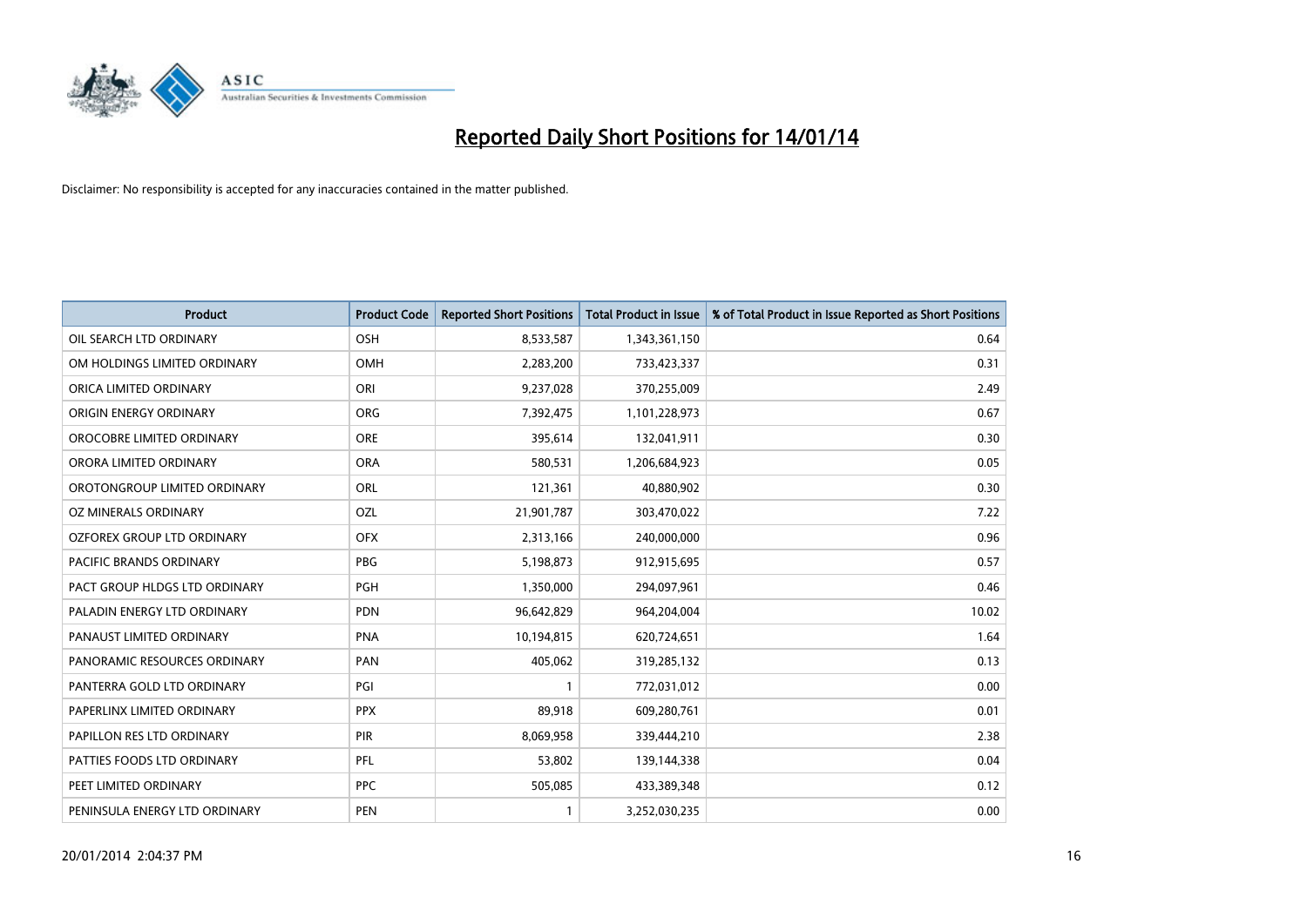

| <b>Product</b>                    | <b>Product Code</b> | <b>Reported Short Positions</b> | <b>Total Product in Issue</b> | % of Total Product in Issue Reported as Short Positions |
|-----------------------------------|---------------------|---------------------------------|-------------------------------|---------------------------------------------------------|
| PERPETUAL LIMITED ORDINARY        | PPT                 | 2,290,789                       | 46,529,270                    | 4.92                                                    |
| PERSEUS MINING LTD ORDINARY       | PRU                 | 8,928,371                       | 457,962,088                   | 1.95                                                    |
| PHARMAXIS LTD ORDINARY            | <b>PXS</b>          | 1,330,577                       | 309,046,349                   | 0.43                                                    |
| PHOSPHAGENICS LTD. ORDINARY       | POH                 | 50,000                          | 1,020,465,957                 | 0.00                                                    |
| PLATINUM ASSET ORDINARY           | <b>PTM</b>          | 200,819                         | 578,685,695                   | 0.03                                                    |
| PLATINUM AUSTRALIA ORDINARY       | <b>PLA</b>          | 836,127                         | 504,968,043                   | 0.17                                                    |
| PMI GOLD CORP CDI 1:1             | <b>PVM</b>          | 232,274                         | 162,796,704                   | 0.14                                                    |
| PMP LIMITED ORDINARY              | <b>PMP</b>          | 1,595,073                       | 323,781,124                   | 0.49                                                    |
| PRANA BIOTECHNOLOGY ORDINARY      | PBT                 | 270,752                         | 418,181,096                   | 0.06                                                    |
| PREMIER INVESTMENTS ORDINARY      | <b>PMV</b>          | 321,697                         | 155,314,874                   | 0.21                                                    |
| PRIMA BIOMED LTD ORDINARY         | <b>PRR</b>          | 14,394                          | 1,228,709,341                 | 0.00                                                    |
| PRIMARY HEALTH CARE ORDINARY      | <b>PRY</b>          | 19,215,927                      | 504,956,647                   | 3.81                                                    |
| PRIME MEDIA GRP LTD ORDINARY      | PRT                 | 1,393,642                       | 366,330,303                   | 0.38                                                    |
| PROGRAMMED ORDINARY               | <b>PRG</b>          | 217,315                         | 118,229,190                   | 0.18                                                    |
| <b>QANTAS AIRWAYS ORDINARY</b>    | QAN                 | 58,620,725                      | 2,196,330,250                 | 2.67                                                    |
| OBE INSURANCE GROUP ORDINARY      | OBE                 | 13,690,084                      | 1,248,704,599                 | 1.10                                                    |
| ORXPHARMA LTD ORDINARY            | <b>ORX</b>          | 66,492                          | 164,095,969                   | 0.04                                                    |
| <b>QUBE HOLDINGS LTD ORDINARY</b> | QUB                 | 12,469,586                      | 931,433,499                   | 1.34                                                    |
| RAMELIUS RESOURCES ORDINARY       | <b>RMS</b>          | 169,047                         | 365,380,380                   | 0.05                                                    |
| RAMSAY HEALTH CARE ORDINARY       | <b>RHC</b>          | 2,416,895                       | 202,081,252                   | 1.20                                                    |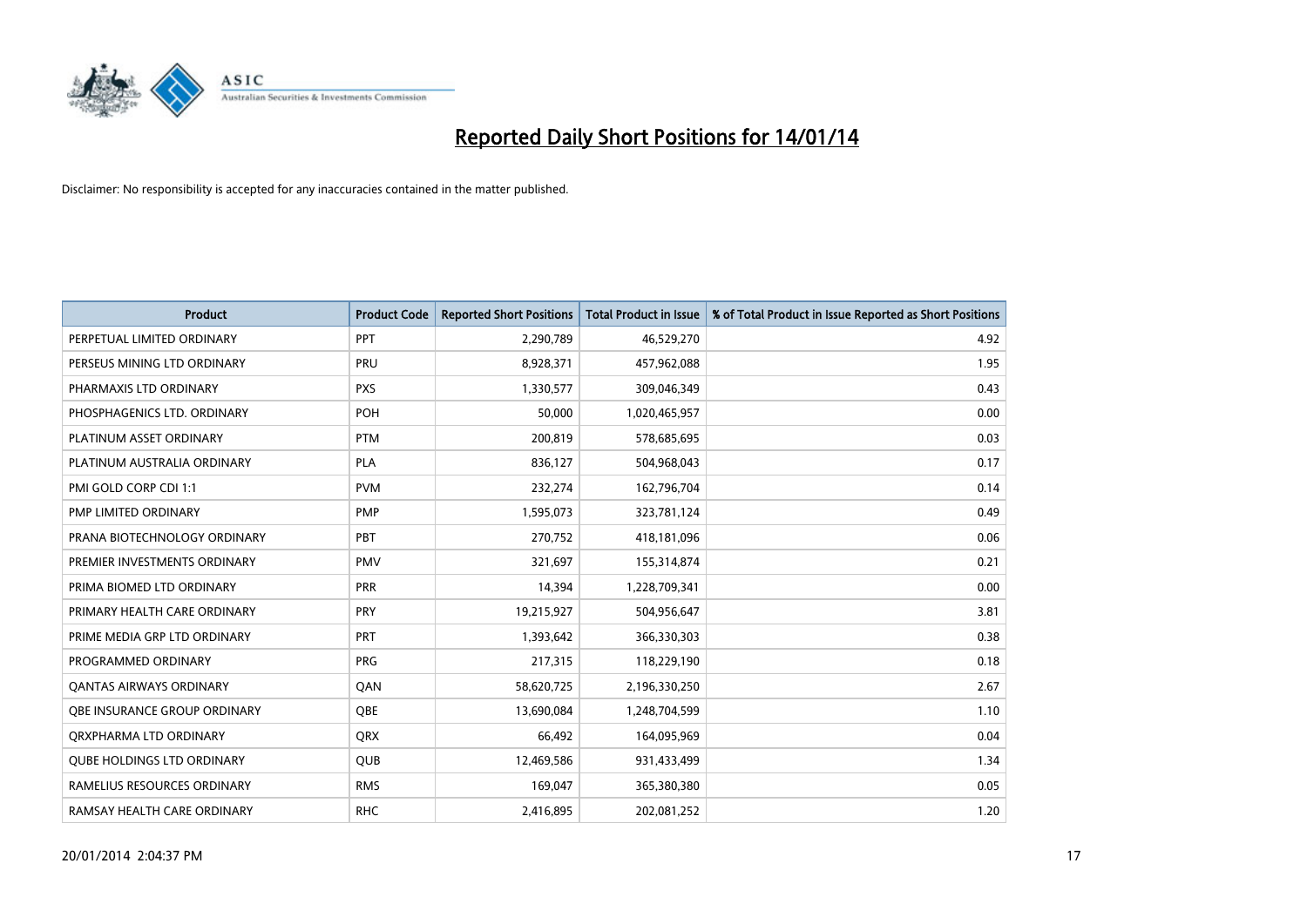

| <b>Product</b>                      | <b>Product Code</b> | <b>Reported Short Positions</b> | <b>Total Product in Issue</b> | % of Total Product in Issue Reported as Short Positions |
|-------------------------------------|---------------------|---------------------------------|-------------------------------|---------------------------------------------------------|
| <b>RCR TOMLINSON ORDINARY</b>       | <b>RCR</b>          | 1,339,058                       | 136,696,590                   | 0.98                                                    |
| <b>REA GROUP ORDINARY</b>           | <b>REA</b>          | 963,385                         | 131,714,699                   | 0.73                                                    |
| RECALL HOLDINGS LTD ORDINARY        | <b>REC</b>          | 668,498                         | 312,311,413                   | 0.21                                                    |
| RECKON LIMITED ORDINARY             | <b>RKN</b>          | 87,071                          | 126,913,066                   | 0.07                                                    |
| <b>RED 5 LIMITED ORDINARY</b>       | <b>RED</b>          | 162,100                         | 759,451,008                   | 0.02                                                    |
| RED FORK ENERGY ORDINARY            | <b>RFE</b>          | 4,007,677                       | 501,051,719                   | 0.80                                                    |
| REDBANK ENERGY LTD ORDINARY         | AEJ                 | 13                              | 786,287                       | 0.00                                                    |
| REECE AUSTRALIA LTD. ORDINARY       | <b>REH</b>          | 377                             | 99,600,000                    | 0.00                                                    |
| REED RESOURCES LTD ORDINARY         | <b>RDR</b>          | 250,000                         | 523,453,895                   | 0.05                                                    |
| <b>REGIS RESOURCES ORDINARY</b>     | <b>RRL</b>          | 9,739,376                       | 497,987,384                   | 1.96                                                    |
| RESMED INC CDI 10:1                 | <b>RMD</b>          | 35,744,774                      | 1,420,542,770                 | 2.52                                                    |
| RESOLUTE MINING ORDINARY            | <b>RSG</b>          | 8,125,828                       | 640,994,224                   | 1.27                                                    |
| RESOURCE EQUIP LTD ORDINARY         | <b>RQL</b>          | 5,000                           | 249,065,471                   | 0.00                                                    |
| <b>RESOURCE GENERATION ORDINARY</b> | <b>RES</b>          | 224,300                         | 581,380,338                   | 0.04                                                    |
| <b>RETAIL FOOD GROUP ORDINARY</b>   | <b>RFG</b>          | 3,265,751                       | 144,049,390                   | 2.27                                                    |
| REX MINERALS LIMITED ORDINARY       | <b>RXM</b>          | 1,763,128                       | 188,907,284                   | 0.93                                                    |
| RIDLEY CORPORATION ORDINARY         | <b>RIC</b>          | 116,951                         | 307,817,071                   | 0.04                                                    |
| RIO TINTO LIMITED ORDINARY          | <b>RIO</b>          | 3,618,564                       | 435,758,720                   | 0.83                                                    |
| ROBUST RESOURCES ORDINARY           | <b>ROL</b>          | 4,000                           | 102,830,646                   | 0.00                                                    |
| ROC OIL COMPANY ORDINARY            | <b>ROC</b>          | 1,118,675                       | 686,461,740                   | 0.16                                                    |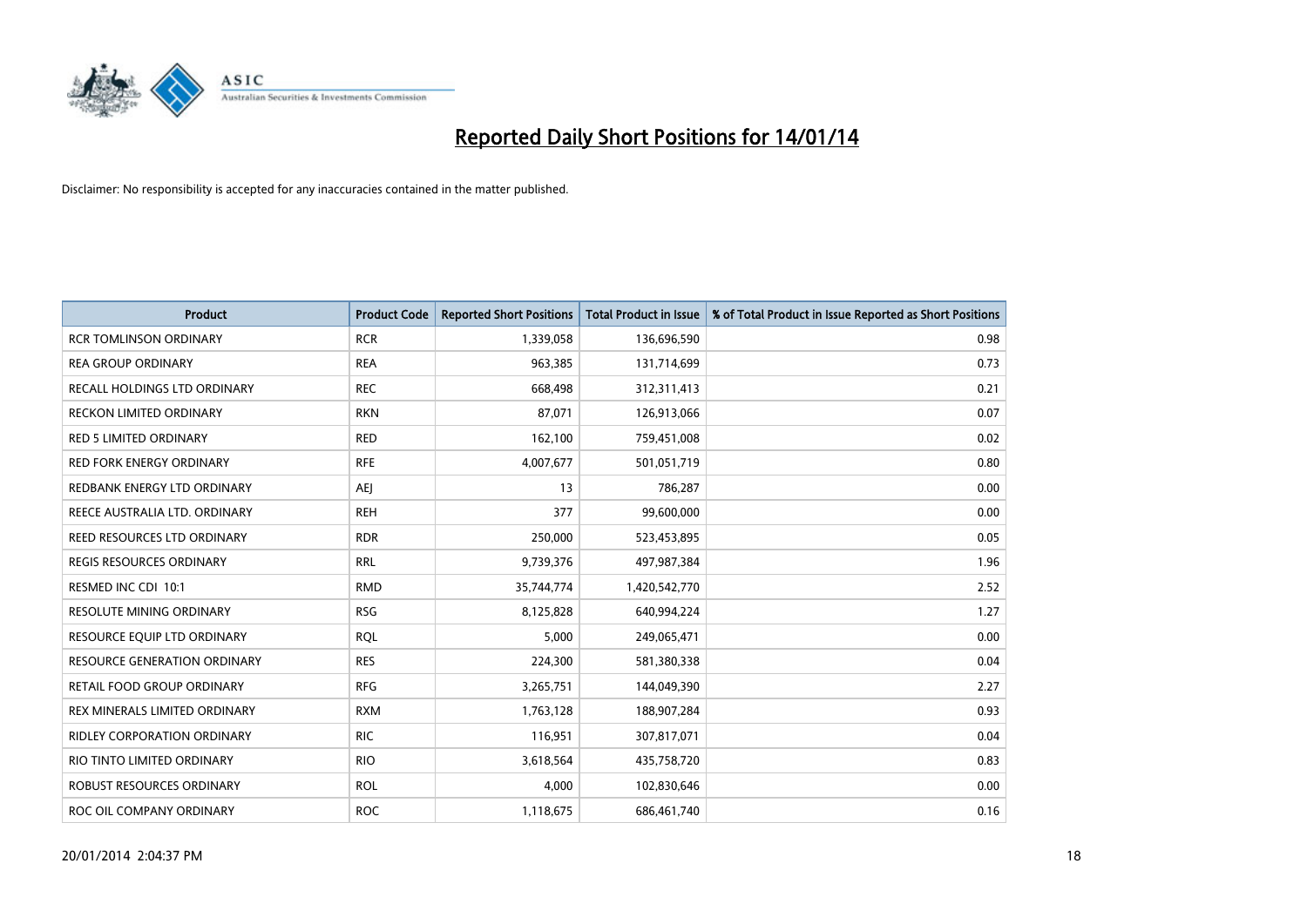

| <b>Product</b>                        | <b>Product Code</b> | <b>Reported Short Positions</b> | <b>Total Product in Issue</b> | % of Total Product in Issue Reported as Short Positions |
|---------------------------------------|---------------------|---------------------------------|-------------------------------|---------------------------------------------------------|
| RURALCO HOLDINGS ORDINARY             | <b>RHL</b>          | 1,394                           | 62,711,592                    | 0.00                                                    |
| SAI GLOBAL LIMITED ORDINARY           | SAI                 | 7,008,391                       | 210,751,657                   | 3.33                                                    |
| SALMAT LIMITED ORDINARY               | <b>SLM</b>          | 998                             | 159,812,799                   | 0.00                                                    |
| SAMSON OIL & GAS LTD ORDINARY         | SSN                 | 1,202,000                       | 2,547,627,193                 | 0.05                                                    |
| SANDFIRE RESOURCES ORDINARY           | <b>SFR</b>          | 1,414,067                       | 155,640,968                   | 0.91                                                    |
| SANTOS LTD ORDINARY                   | <b>STO</b>          | 5,062,820                       | 970,221,333                   | 0.52                                                    |
| SARACEN MINERAL ORDINARY              | <b>SAR</b>          | 1,543,256                       | 595,263,186                   | 0.26                                                    |
| SCA PROPERTY GROUP STAPLED SECURITIES | <b>SCP</b>          | 36,230,372                      | 648,628,320                   | 5.59                                                    |
| SEDGMAN LIMITED ORDINARY              | <b>SDM</b>          | 98,536                          | 223,224,636                   | 0.04                                                    |
| SEEK LIMITED ORDINARY                 | <b>SEK</b>          | 11,529,120                      | 339,167,526                   | 3.40                                                    |
| SELECT HARVESTS ORDINARY              | SHV                 | 50,170                          | 57,815,720                    | 0.09                                                    |
| SENEX ENERGY LIMITED ORDINARY         | <b>SXY</b>          | 8,692,006                       | 1,144,008,917                 | 0.76                                                    |
| SERVCORP LIMITED ORDINARY             | SRV                 | 882                             | 98,432,275                    | 0.00                                                    |
| SERVICE STREAM ORDINARY               | <b>SSM</b>          | 100                             | 284,443,570                   | 0.00                                                    |
| SEVEN GROUP HOLDINGS ORDINARY         | <b>SVW</b>          | 4,125,225                       | 308,160,281                   | 1.34                                                    |
| SEVEN WEST MEDIA LTD ORDINARY         | <b>SWM</b>          | 7,356,653                       | 999,160,872                   | 0.74                                                    |
| SIGMA PHARMACEUTICAL ORDINARY         | <b>SIP</b>          | 5,710,639                       | 1,125,275,419                 | 0.51                                                    |
| SILEX SYSTEMS ORDINARY                | <b>SLX</b>          | 2,655,885                       | 170,297,752                   | 1.56                                                    |
| SILVER CHEF LIMITED ORDINARY          | SIV                 | 10,856                          | 29,333,629                    | 0.04                                                    |
| SILVER LAKE RESOURCE ORDINARY         | <b>SLR</b>          | 18,570,315                      | 437,594,758                   | 4.24                                                    |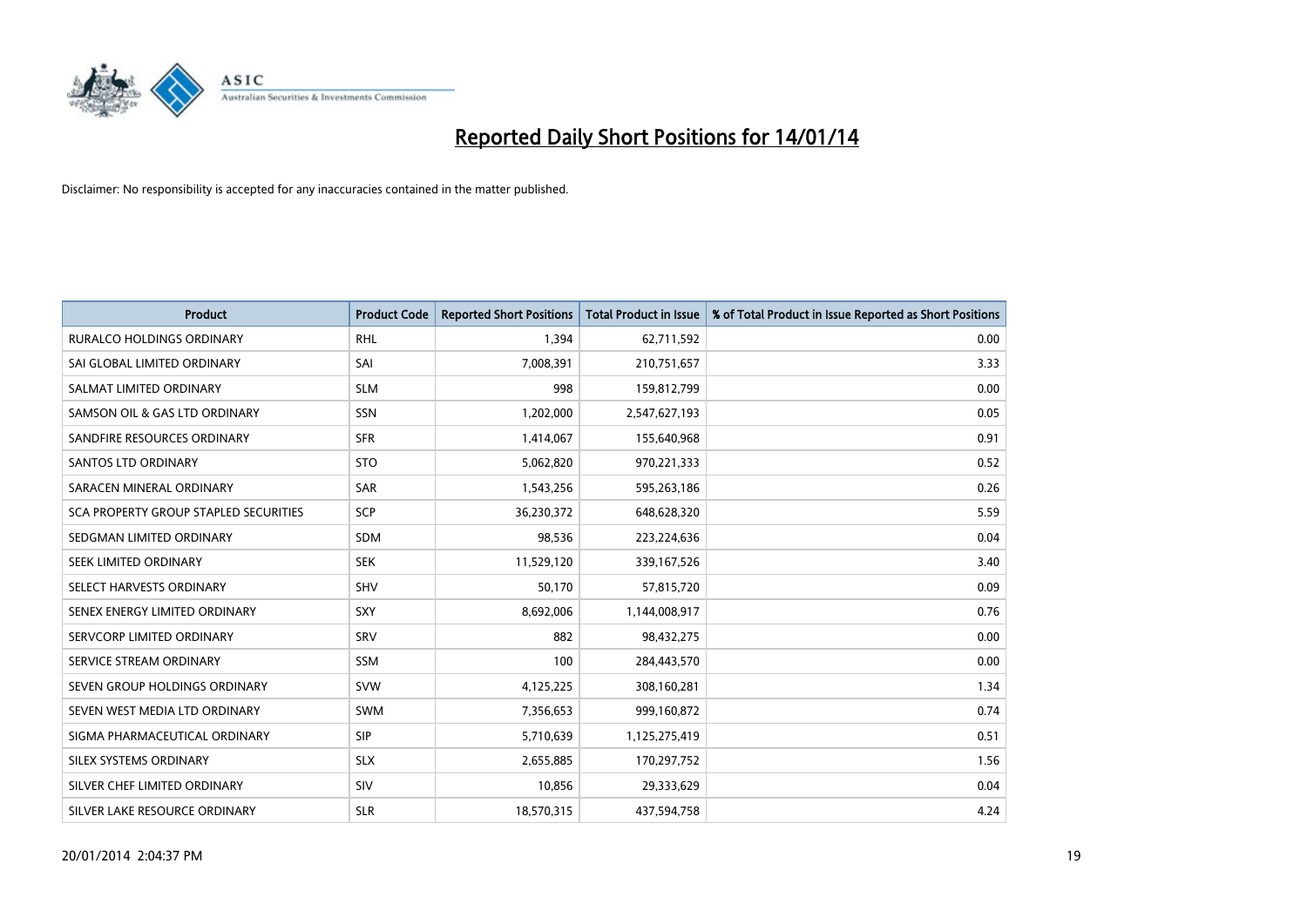

| <b>Product</b>                           | <b>Product Code</b> | <b>Reported Short Positions</b> | <b>Total Product in Issue</b> | % of Total Product in Issue Reported as Short Positions |
|------------------------------------------|---------------------|---------------------------------|-------------------------------|---------------------------------------------------------|
| SIMS METAL MGMT LTD ORDINARY             | SGM                 | 10,490,893                      | 204,434,248                   | 5.13                                                    |
| SINGAPORE TELECOMM. CHESS DEPOSITARY INT | SGT                 | 3,759,721                       | 148,226,740                   | 2.54                                                    |
| SIRIUS RESOURCES NL ORDINARY             | <b>SIR</b>          | 9,834,981                       | 261,930,167                   | 3.75                                                    |
| SIRTEX MEDICAL ORDINARY                  | <b>SRX</b>          | 353,343                         | 56,108,439                    | 0.63                                                    |
| SKILLED GROUP LTD ORDINARY               | <b>SKE</b>          | 3,536,486                       | 233,871,364                   | 1.51                                                    |
| SKY NETWORK ORDINARY                     | <b>SKT</b>          | 161,199                         | 389,139,785                   | 0.04                                                    |
| SKYCITY ENT GRP LTD ORDINARY             | <b>SKC</b>          | 425,519                         | 580,016,676                   | 0.07                                                    |
| <b>SLATER &amp; GORDON ORDINARY</b>      | SGH                 | 630,643                         | 202,481,656                   | 0.31                                                    |
| SMS MANAGEMENT. ORDINARY                 | <b>SMX</b>          | 3,890,716                       | 70,099,763                    | 5.55                                                    |
| SONIC HEALTHCARE ORDINARY                | <b>SHL</b>          | 4,912,003                       | 400,733,556                   | 1.23                                                    |
| SOUL PATTINSON (W.H) ORDINARY            | SOL                 | 65,694                          | 239,395,320                   | 0.03                                                    |
| SOUTH BOULDER MINES ORDINARY             | <b>STB</b>          | $\mathbf{1}$                    | 128,177,826                   | 0.00                                                    |
| SP AUSNET STAPLED SECURITIES             | SPN                 | 60,586,083                      | 3,386,607,080                 | 1.79                                                    |
| SPARK INFRASTRUCTURE STAPLED NOTE & UNIT | SKI                 | 51,062,755                      | 1,326,734,264                 | 3.85                                                    |
| SPDR 200 FUND ETF UNITS                  | <b>STW</b>          | 24,254                          | 44,878,688                    | 0.05                                                    |
| SPDR 200 RESOURCES ETF UNITS             | <b>OZR</b>          | 65,000                          | 1,601,132                     | 4.06                                                    |
| SPDR SMALL ORDS ETF UNITS                | SSO                 | 197,000                         | 800,855                       | 24.60                                                   |
| SPECIALTY FASHION ORDINARY               | <b>SFH</b>          | 49,424                          | 192,236,121                   | 0.03                                                    |
| ST BARBARA LIMITED ORDINARY              | <b>SBM</b>          | 17,646,149                      | 488,074,077                   | 3.62                                                    |
| STARPHARMA HOLDINGS ORDINARY             | SPL                 | 14,477,282                      | 284,574,948                   | 5.09                                                    |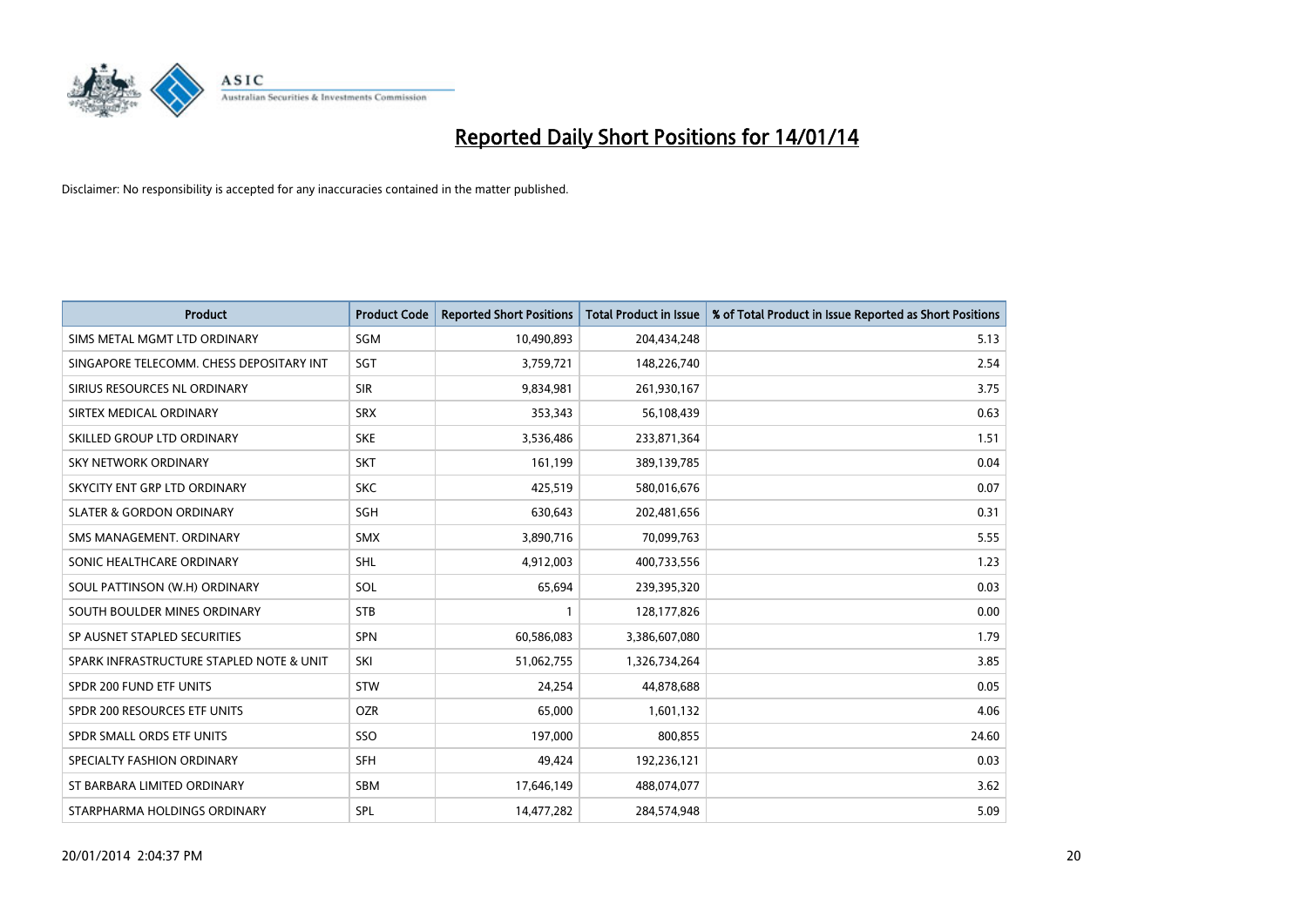

| <b>Product</b>                       | <b>Product Code</b> | <b>Reported Short Positions</b> | <b>Total Product in Issue</b> | % of Total Product in Issue Reported as Short Positions |
|--------------------------------------|---------------------|---------------------------------|-------------------------------|---------------------------------------------------------|
| STEADFAST GROUP LTD ORDINARY         | <b>SDF</b>          | 1,480,614                       | 500,971,408                   | 0.30                                                    |
| STHN CROSS MEDIA ORDINARY            | <b>SXL</b>          | 1,581,398                       | 705,099,800                   | 0.22                                                    |
| STOCKLAND UNITS/ORD STAPLED          | SGP                 | 10,946,648                      | 2,305,750,747                 | 0.47                                                    |
| STRAITS RES LTD. ORDINARY            | <b>SRQ</b>          | 56,522                          | 1,217,730,293                 | 0.00                                                    |
| STRIKE ENERGY LTD ORDINARY           | <b>STX</b>          | 5,000                           | 706,519,664                   | 0.00                                                    |
| STW COMMUNICATIONS ORDINARY          | SGN                 | 612,011                         | 403,828,512                   | 0.15                                                    |
| SUNCORP GROUP LTD ORDINARY           | <b>SUN</b>          | 4,515,801                       | 1,286,600,980                 | 0.35                                                    |
| SUNDANCE ENERGY ORDINARY             | <b>SEA</b>          | 555,116                         | 463,173,668                   | 0.12                                                    |
| SUNDANCE RESOURCES ORDINARY          | SDL                 | 33,380,119                      | 3,073,110,985                 | 1.09                                                    |
| SUNLAND GROUP LTD ORDINARY           | <b>SDG</b>          | 18,757                          | 181,710,087                   | 0.01                                                    |
| SUPER RET REP LTD ORDINARY           | SUL                 | 1,333,939                       | 196,731,620                   | 0.68                                                    |
| SYD AIRPORT STAPLED US PROHIBIT.     | <b>SYD</b>          | 23,725,717                      | 2,194,322,759                 | 1.08                                                    |
| SYRAH RESOURCES ORDINARY             | <b>SYR</b>          | 2,496,579                       | 162,335,614                   | 1.54                                                    |
| <b>TABCORP HOLDINGS LTD ORDINARY</b> | <b>TAH</b>          | 21,598,669                      | 754,274,706                   | 2.86                                                    |
| TANAMI GOLD NL ORDINARY              | <b>TAM</b>          | 5,001                           | 1,175,097,046                 | 0.00                                                    |
| TAP OIL LIMITED ORDINARY             | <b>TAP</b>          | 86,542                          | 242,115,528                   | 0.04                                                    |
| TASSAL GROUP LIMITED ORDINARY        | <b>TGR</b>          | 29,636                          | 146,507,029                   | 0.02                                                    |
| <b>TATTS GROUP LTD ORDINARY</b>      | <b>TTS</b>          | 10,241,819                      | 1,417,117,821                 | 0.72                                                    |
| <b>TECHNOLOGY ONE ORDINARY</b>       | <b>TNE</b>          | 5,055                           | 307,721,455                   | 0.00                                                    |
| TELECOM CORPORATION ORDINARY         | <b>TEL</b>          | 8,247,096                       | 1,824,150,788                 | 0.45                                                    |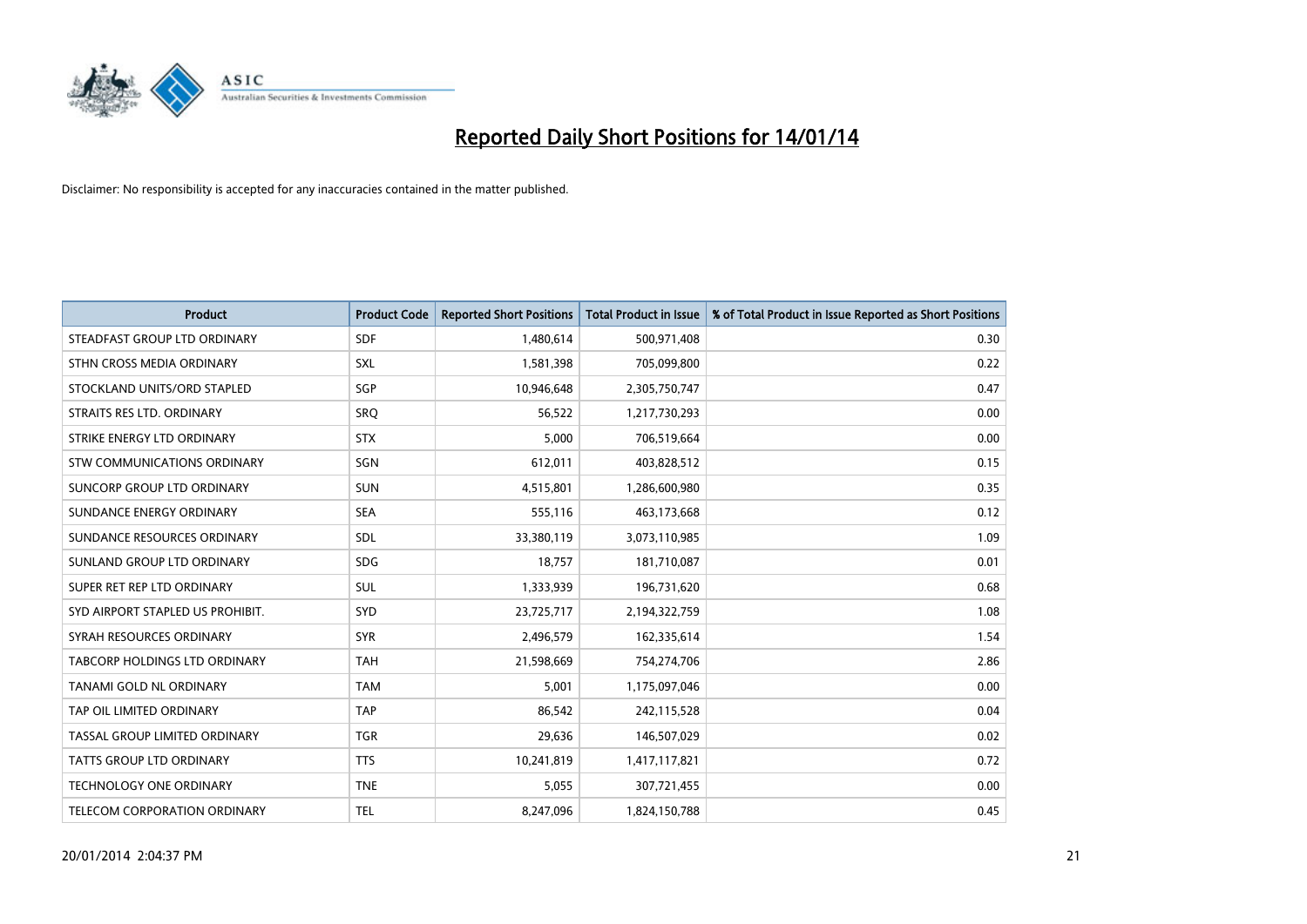

| <b>Product</b>                        | <b>Product Code</b> | <b>Reported Short Positions</b> | <b>Total Product in Issue</b> | % of Total Product in Issue Reported as Short Positions |
|---------------------------------------|---------------------|---------------------------------|-------------------------------|---------------------------------------------------------|
| TELSTRA CORPORATION, ORDINARY         | <b>TLS</b>          | 33,761,631                      | 12,443,074,357                | 0.27                                                    |
| TEN NETWORK HOLDINGS ORDINARY         | <b>TEN</b>          | 144,123,739                     | 2,586,970,845                 | 5.57                                                    |
| TERANGA GOLD CORP CDI 1:1             | <b>TGZ</b>          | 85,181                          | 114,338,103                   | 0.07                                                    |
| TFS CORPORATION LTD ORDINARY          | <b>TFC</b>          | 179,411                         | 282,157,408                   | 0.06                                                    |
| THE REJECT SHOP ORDINARY              | <b>TRS</b>          | 1,701,003                       | 28,826,248                    | 5.90                                                    |
| THORN GROUP LIMITED ORDINARY          | <b>TGA</b>          | 4,809                           | 148,897,155                   | 0.00                                                    |
| <b>TIGER RESOURCES ORDINARY</b>       | <b>TGS</b>          | 1,590,637                       | 802,710,269                   | 0.20                                                    |
| TITAN ENERGY SERVICE ORDINARY         | <b>TTN</b>          | 4,234                           | 48,866,894                    | 0.01                                                    |
| TOLL HOLDINGS LTD ORDINARY            | <b>TOL</b>          | 30,665,404                      | 717,133,875                   | 4.28                                                    |
| TOX FREE SOLUTIONS ORDINARY           | <b>TOX</b>          | 2,030,209                       | 133,242,359                   | 1.52                                                    |
| TPG TELECOM LIMITED ORDINARY          | <b>TPM</b>          | 1,688,320                       | 793,808,141                   | 0.21                                                    |
| <b>TRADE ME GROUP ORDINARY</b>        | <b>TME</b>          | 1,128,023                       | 396,548,005                   | 0.28                                                    |
| TRANSFIELD SERVICES ORDINARY          | <b>TSE</b>          | 36,093,074                      | 512,457,716                   | 7.04                                                    |
| TRANSPACIFIC INDUST, ORDINARY         | <b>TPI</b>          | 24,295,051                      | 1,578,563,490                 | 1.54                                                    |
| TRANSURBAN GROUP TRIPLE STAPLED SEC.  | <b>TCL</b>          | 1,849,673                       | 1,486,013,648                 | 0.12                                                    |
| <b>TREASURY GROUP ORDINARY</b>        | <b>TRG</b>          | 26,767                          | 23,070,755                    | 0.12                                                    |
| TREASURY WINE ESTATE ORDINARY         | <b>TWE</b>          | 32,888,798                      | 647,227,144                   | 5.08                                                    |
| TROY RESOURCES LTD ORDINARY           | <b>TRY</b>          | 458,426                         | 168,486,562                   | 0.27                                                    |
| TWENTY-FIRST FOX INC A NON-VOTING CDI | <b>FOXLV</b>        | 405,518                         | 25,521,754                    | 1.59                                                    |
| TWENTY-FIRST FOX INC B VOTING CDI     | <b>FOX</b>          | 1,111,527                       | 207,133,020                   | 0.54                                                    |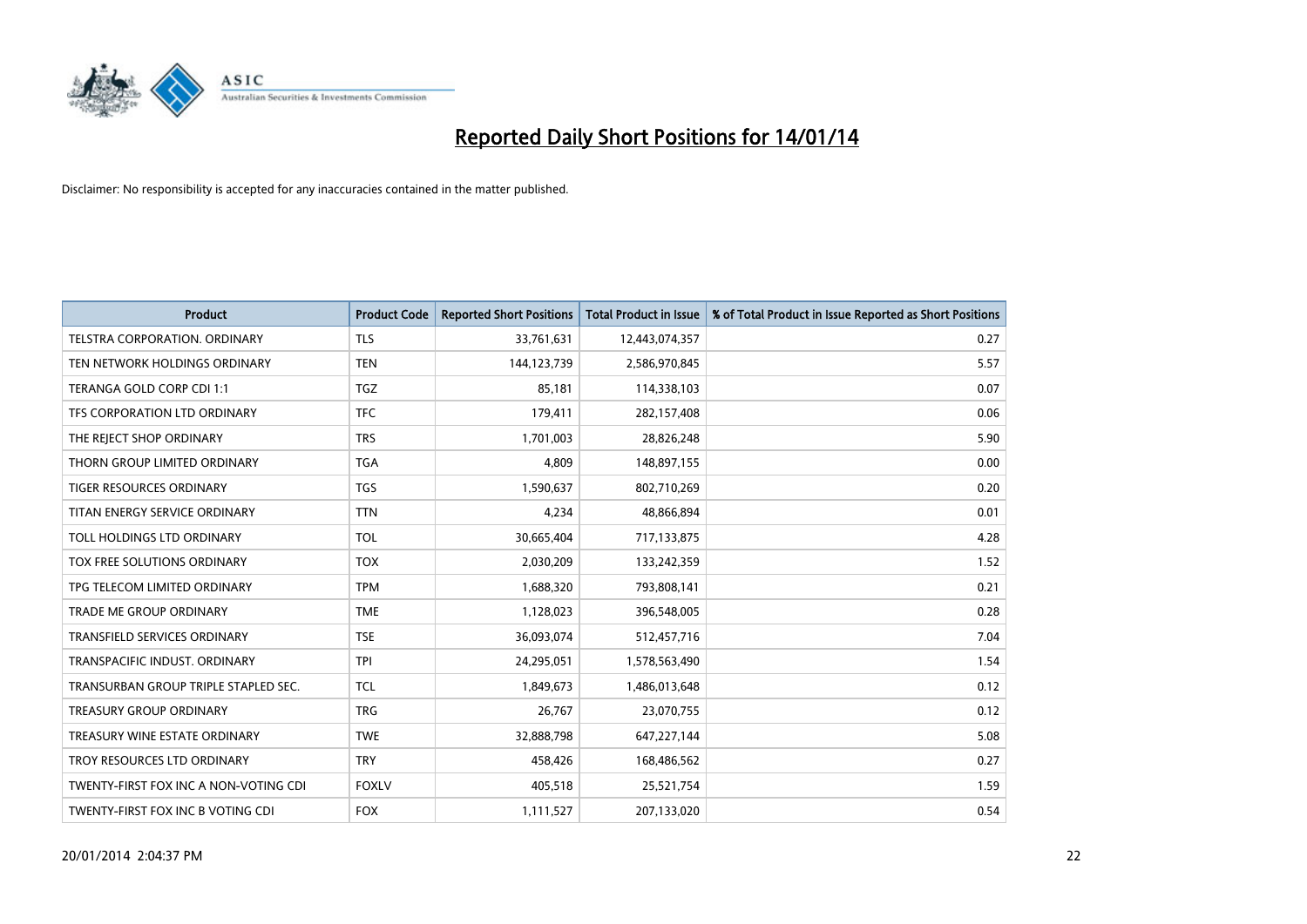

| <b>Product</b>                       | <b>Product Code</b> | <b>Reported Short Positions</b> | <b>Total Product in Issue</b> | % of Total Product in Issue Reported as Short Positions |
|--------------------------------------|---------------------|---------------------------------|-------------------------------|---------------------------------------------------------|
| <b>UGL LIMITED ORDINARY</b>          | UGL                 | 22,401,699                      | 166,511,240                   | 13.45                                                   |
| UXC LIMITED ORDINARY                 | <b>UXC</b>          | 1,029,827                       | 320,551,687                   | 0.32                                                    |
| <b>VEDA GROUP LTD ORDINARY</b>       | <b>VED</b>          | 1,050,181                       | 842,055,406                   | 0.12                                                    |
| <b>VILLAGE ROADSHOW LTD ORDINARY</b> | <b>VRL</b>          | 504,341                         | 159,493,510                   | 0.32                                                    |
| <b>VIRGIN AUS HLDG LTD ORDINARY</b>  | <b>VAH</b>          | 115,862,360                     | 3,514,807,839                 | 3.30                                                    |
| <b>VIRTUS HEALTH LTD ORDINARY</b>    | <b>VRT</b>          | 1,449,599                       | 79,536,601                    | 1.82                                                    |
| <b>VISION EYE INSTITUTE ORDINARY</b> | <b>VEI</b>          | 1,912,807                       | 160,759,740                   | 1.19                                                    |
| <b>VOCATION LTD ORDINARY</b>         | <b>VET</b>          | 8,143,520                       | 200,000,000                   | 4.07                                                    |
| <b>VOCUS COMMS LTD ORDINARY</b>      | VOC                 | 157,217                         | 80,779,125                    | 0.19                                                    |
| WARRNAMBOOL CHEESE ORDINARY          | <b>WCB</b>          | 39,999                          | 55,969,511                    | 0.07                                                    |
| WATPAC LIMITED ORDINARY              | <b>WTP</b>          | 2,843                           | 184,332,526                   | 0.00                                                    |
| WEBIET LIMITED ORDINARY              | <b>WEB</b>          | 2,623,782                       | 79,397,959                    | 3.30                                                    |
| <b>WELLCOM GROUP LTD ORDINARY</b>    | <b>WLL</b>          | 74                              | 39,052,001                    | 0.00                                                    |
| <b>WESFARMERS LIMITED ORDINARY</b>   | <b>WES</b>          | 4,935,293                       | 1,143,274,951                 | 0.43                                                    |
| <b>WESTERN AREAS LTD ORDINARY</b>    | <b>WSA</b>          | 25,538,084                      | 196,862,806                   | 12.97                                                   |
| WESTERN DESERT RES. ORDINARY         | <b>WDR</b>          | 2,664,324                       | 499,665,257                   | 0.53                                                    |
| WESTFIELD GROUP ORD/UNIT STAPLED SEC | <b>WDC</b>          | 4,500,084                       | 2,113,501,814                 | 0.21                                                    |
| WESTFIELD RETAIL TST UNIT STAPLED    | <b>WRT</b>          | 18,743,883                      | 2,979,214,029                 | 0.63                                                    |
| WESTPAC BANKING CORP ORDINARY        | <b>WBC</b>          | 17,987,530                      | 3,109,048,309                 | 0.58                                                    |
| WHITE ENERGY COMPANY ORDINARY        | <b>WEC</b>          | 1,081,190                       | 322,974,494                   | 0.33                                                    |